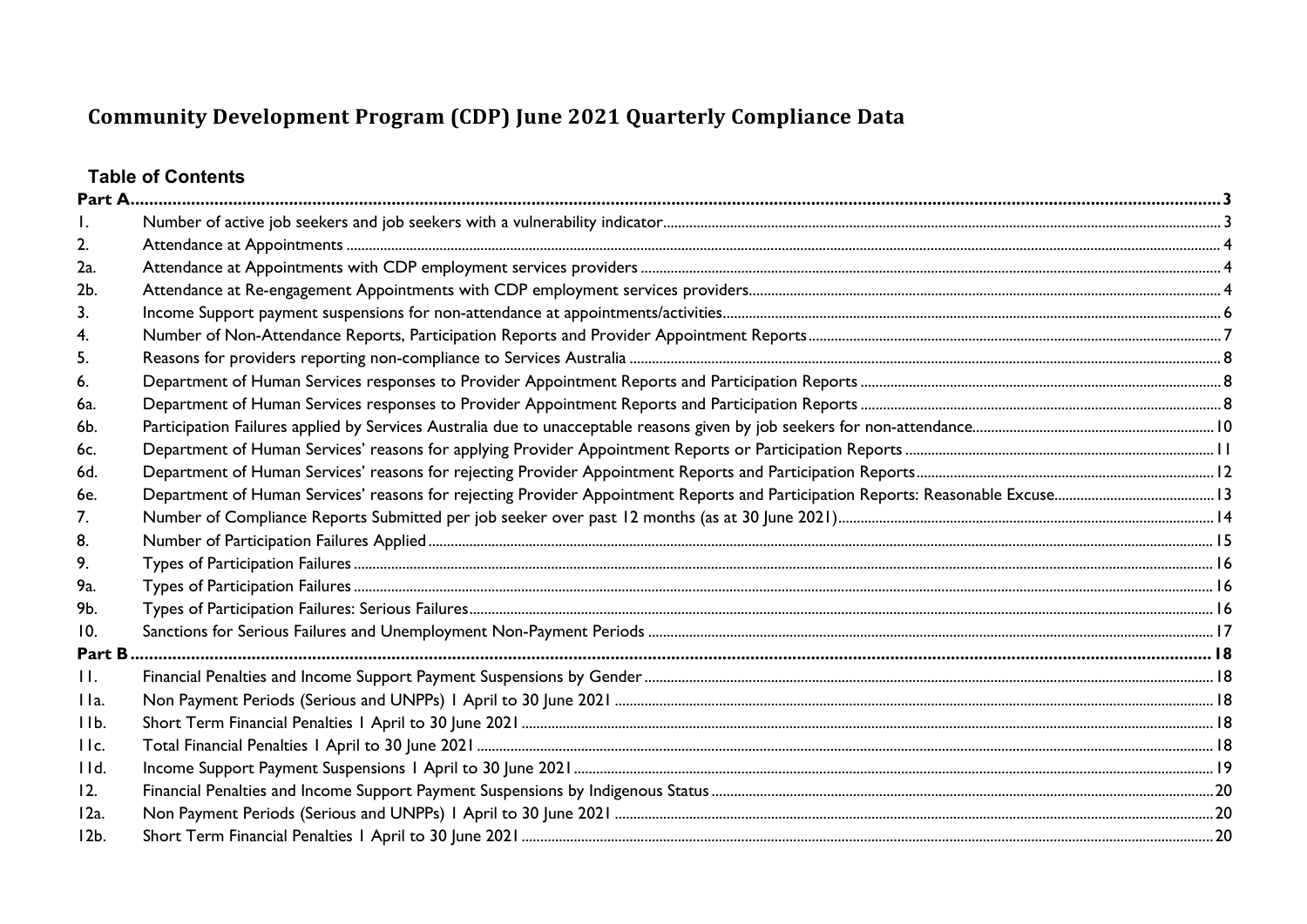Community Development Program (CDP) June 2021 Quarterly Compliance Data

| 12c.            |  |
|-----------------|--|
| 12d.            |  |
| 13.             |  |
| 13a.            |  |
| 13 <sub>b</sub> |  |
| 13c.            |  |
| 13d.            |  |
| 14.             |  |
| 14a.            |  |
| 14b.            |  |
| 14c.            |  |
| 14d.            |  |
| 15.             |  |
| 15a.            |  |
| 15b.            |  |
| 15c.            |  |
| 15d.            |  |
|                 |  |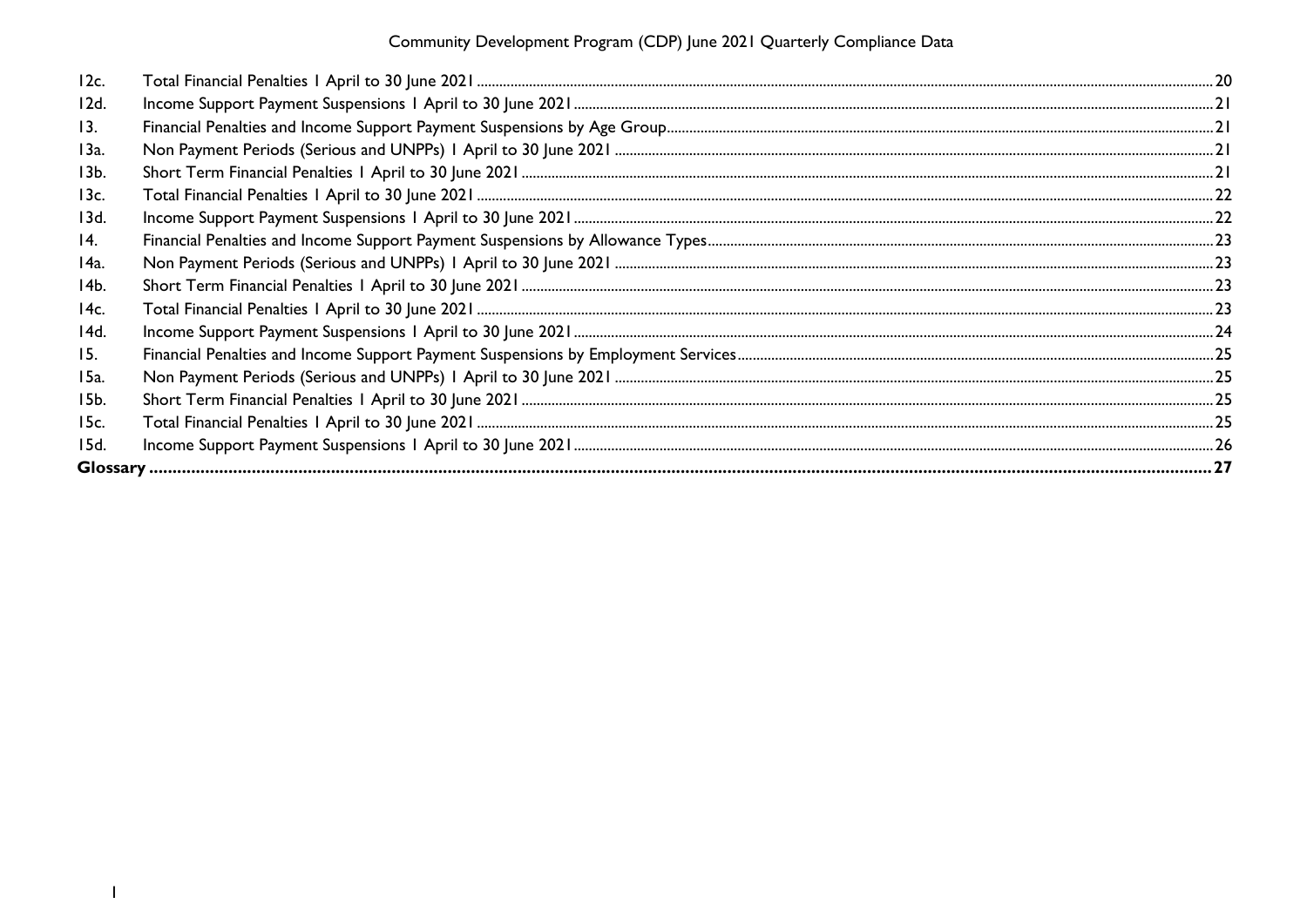The following tables contain compliance information for the Community Development Program (CDP), under the Job Seeker Compliance Framework (JSCF). This information has been produced continuously since the commencement of the CDP on 1 July 2015. From 1 July 2018, all job seekers in *jobactive*, Disability Employment Services and ParentsNext are subject to the Targeted Compliance Framework (TCF). The TCF does not apply to CDP.

Prior to 1 July 2018, this report contained a broader data set covering all employment programs under the JSCF. From 1 July 2018, this report contains CDP specific information only and is owned by the National Indigenous Australians Agency, based on data held in the CDP IT System by DESE on behalf of the NIAA.

TCF reporting is published separately by the Department of Education, Skills and Employment. Due to differences in the compliance frameworks, the information contained in this report is not directly comparable with any reporting undertaken for the TCF.

#### **Terms of use**

**The NIAA takes seriously its obligations to protect the personal information of those about whom it holds information. Information is published in accordance with the [NIAA Privacy Policy](https://www.niaa.gov.au/pmc/who-we-are/accountability-and-reporting/privacy-policy) .** 

**You may use this information to the extent permitted by, and provided that you comply with:**

- **• these terms of use**
- **• any additional terms and conditions as specified by the NIAA from time to time**
- **• any applicable obligations under the Privacy Act 1988**

**By accessing the information contained in this report, you:** 

- **• must not attempt to use this information to re-identify, or attempt to re-identify, any individual to whom the information relates;**
- **• must promptly notify the NIAA if you become aware that any individual can be identified from the information in the report, or as a result of publication of the report; and**
- **• if you become aware of the identity of any individual as a result of publication of the report, you must not use or disclose that information, for any reason, without the written approval of the NIAA.**

#### **Disclaimer**

**Whilst the NIAA makes all attempts to ensure the information contained in this report is accurate and current, the NIAA recommends that users exercise their own skill and care with respect to their use of these reports and that users carefully evaluate the accuracy, currency, completeness and relevance of the material in these reports for their purposes. The NIAA does not guarantee, and accepts no legal liability arising from or connected to, the accuracy, currency or completeness of any material contained in these reports.**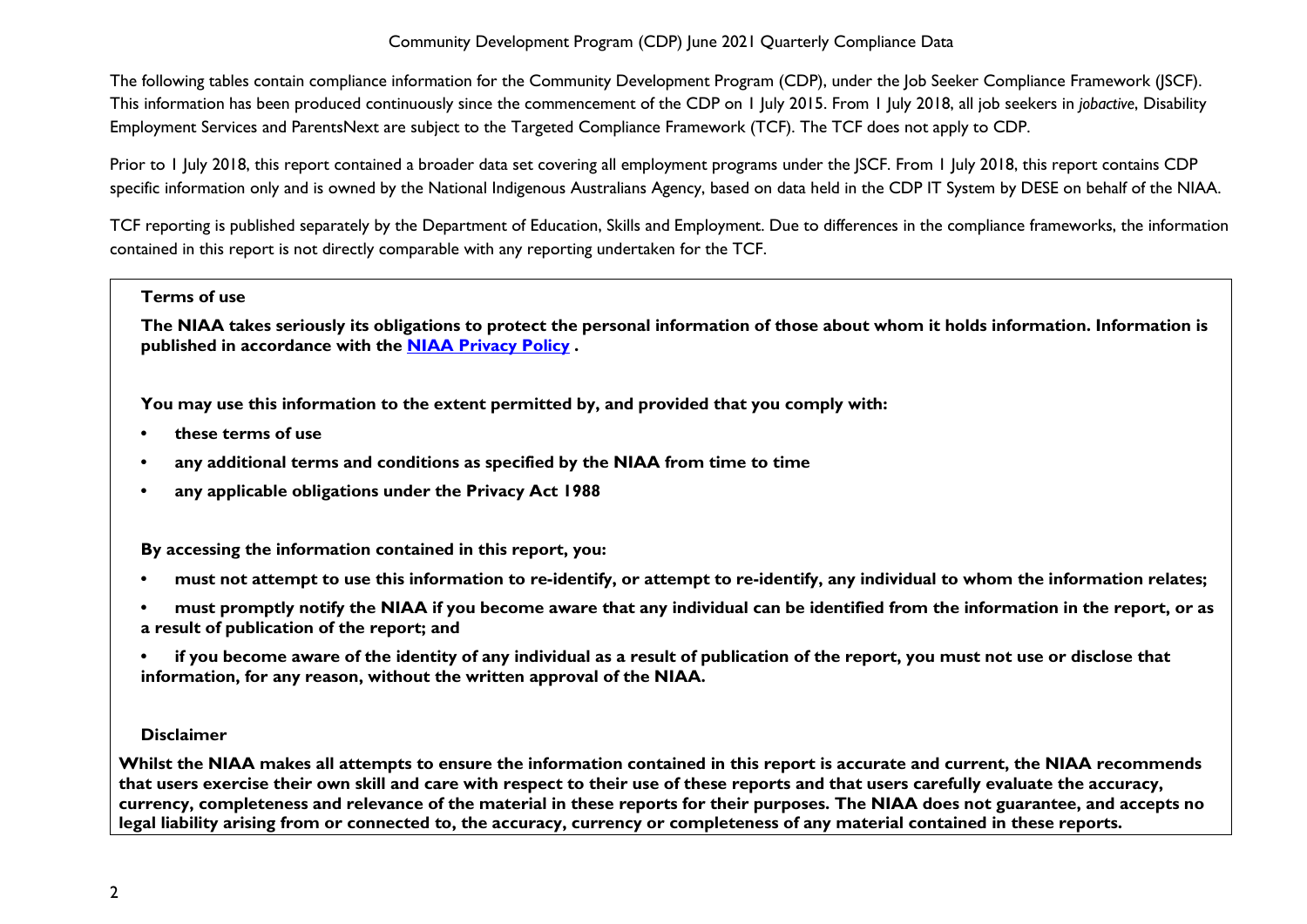### <span id="page-3-1"></span><span id="page-3-0"></span>**Part A**

#### **1. Number of active job seekers and job seekers with a vulnerability indicator as at 30 June 2021**

| <b>Active CDP job seekers</b> | Number of CDP job seekers with a vulnerability<br>indicator | % of all CDP job seekers with a vulnerability<br>indicator |
|-------------------------------|-------------------------------------------------------------|------------------------------------------------------------|
| 34,681                        | 3,459                                                       | 10%                                                        |

'Active CDP job seekers' comprises 'Active job seekers' who currently need to use employment services or the Transition to Work (TTW) Service), as well as 'Other job seekers' who have a 'Temporary exemption', 'Reduced work capacity' or are undertaking an 'Approved activity' – refer to 'Glossary' for further explanation of these terms.

Note: TTW participants are not subject to the same job seeker compliance framework as other activity tested job seekers, therefore they are not included elsewhere in this report.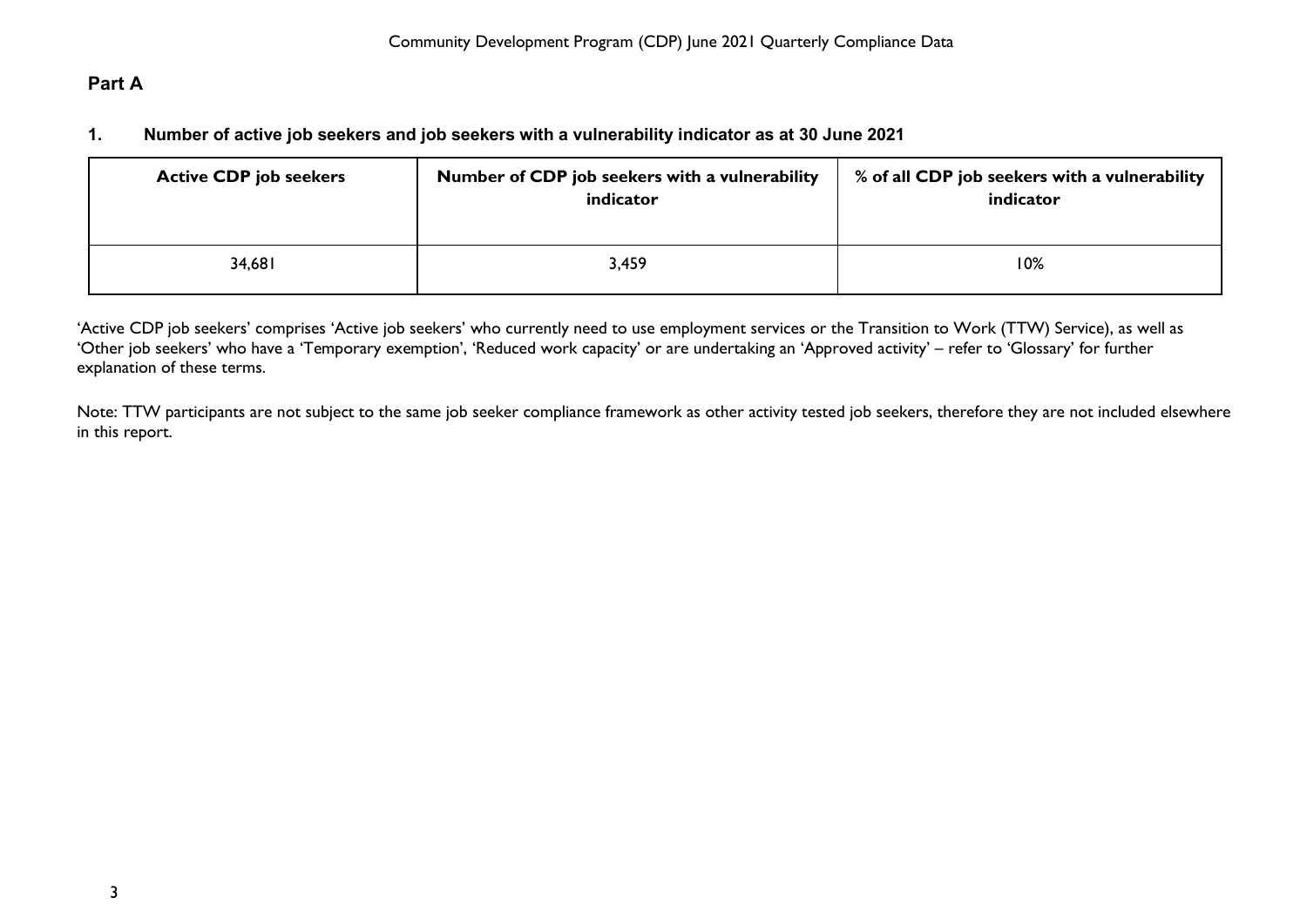### <span id="page-4-0"></span>**2. Attendance at Appointments**

### <span id="page-4-1"></span>*2a. Attendance at Appointments with CDP employment services providers*

|                                                    | 1 April 2021 to 30 June 2021 |                |               | 1 July 2020 to 30 June 2021 |
|----------------------------------------------------|------------------------------|----------------|---------------|-----------------------------|
| <b>Attendance</b>                                  | <b>Number</b>                | <b>Percent</b> | <b>Number</b> | <b>Percent</b>              |
| <b>Appointments attended</b>                       | 72,219                       | 50%            | 243,979       | 44%                         |
| Appointments not attended - with a valid reason    | 32,213                       | 22%            | 192,087       | 35%                         |
| Appointments not attended – with an invalid reason | 34,380                       | 24%            | 77,542        | 14%                         |
| Appointments not attended - discretion             | 5,021                        | 4%             | 38,522        | 7%                          |
| Appointments not attended - total                  | 71,524                       | 50%            | 308,151       | 56%                         |
| <b>Total Appointments</b>                          | 143,743                      | 100%           | 552,130       | 100%                        |

### <span id="page-4-2"></span>*2b. Attendance at Re-engagement Appointments with CDP employment services providers*

|                                                     | 1 April 2021 to 30 June 2021 |                |               | 1 July 2020 to 30 June 2021 |
|-----------------------------------------------------|------------------------------|----------------|---------------|-----------------------------|
| <b>Attendance</b>                                   | <b>Number</b>                | <b>Percent</b> | <b>Number</b> | <b>Percent</b>              |
| <b>Appointments attended</b>                        | 18,839                       | 94%            | 41,513        | 93%                         |
| Appointments not attended with a<br>valid reason    | 293                          | 1%             | 712           | 2%                          |
| Appointments not attended with an<br>invalid reason | 1,005                        | 5%             | 2,354         | 5%                          |
| Appointments not attended - total                   | 1,298                        | 6%             | 3,066         | 7%                          |
| <b>Total Appointments</b>                           | 20, 137                      | 100%           | 44,579        | 100%                        |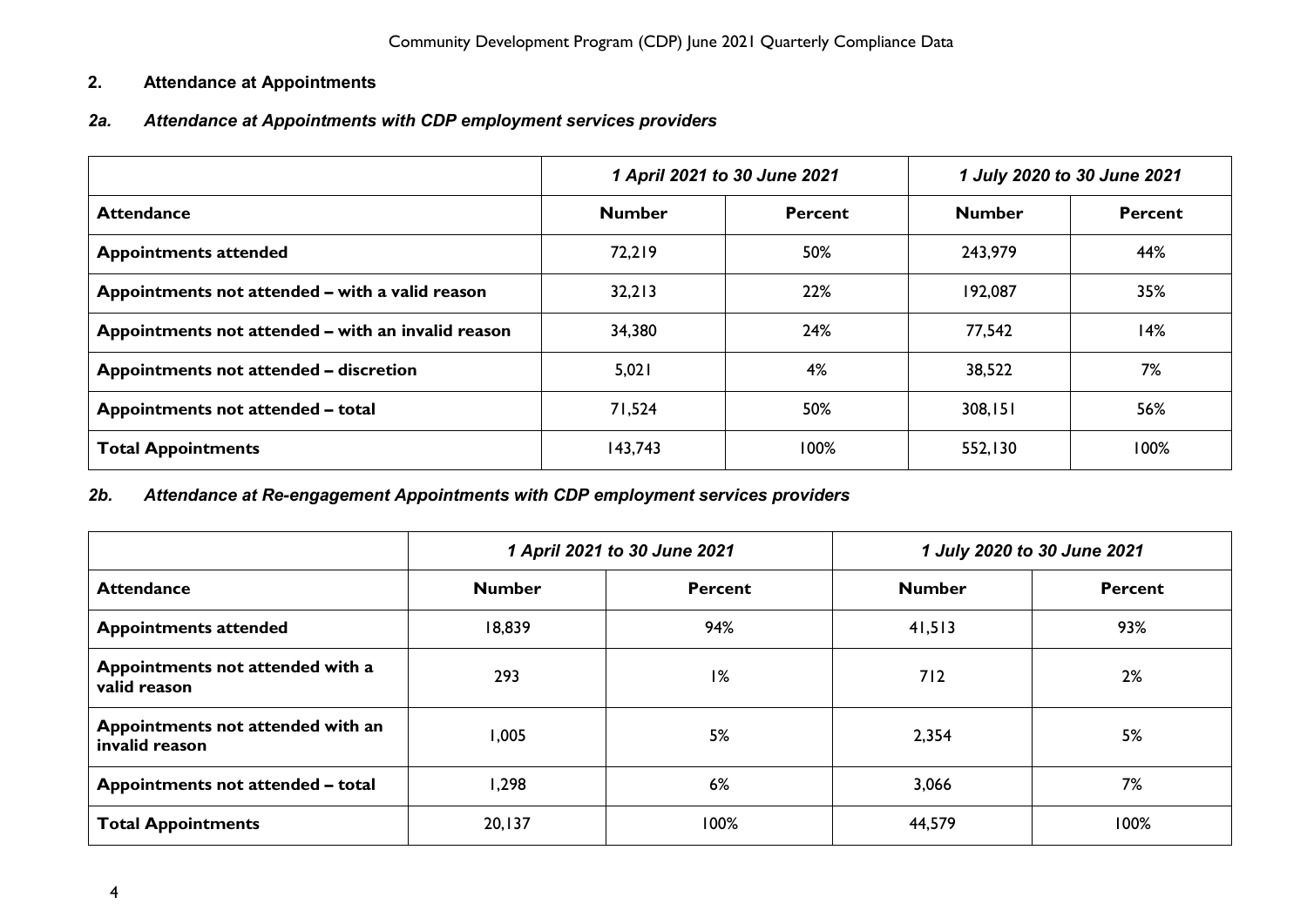This table includes re-engagement appointments where reconnection was required following a missed appointment with an employment services provider.

The "not attended" result of "Discretion" is not available to employment services providers for this type of appointment.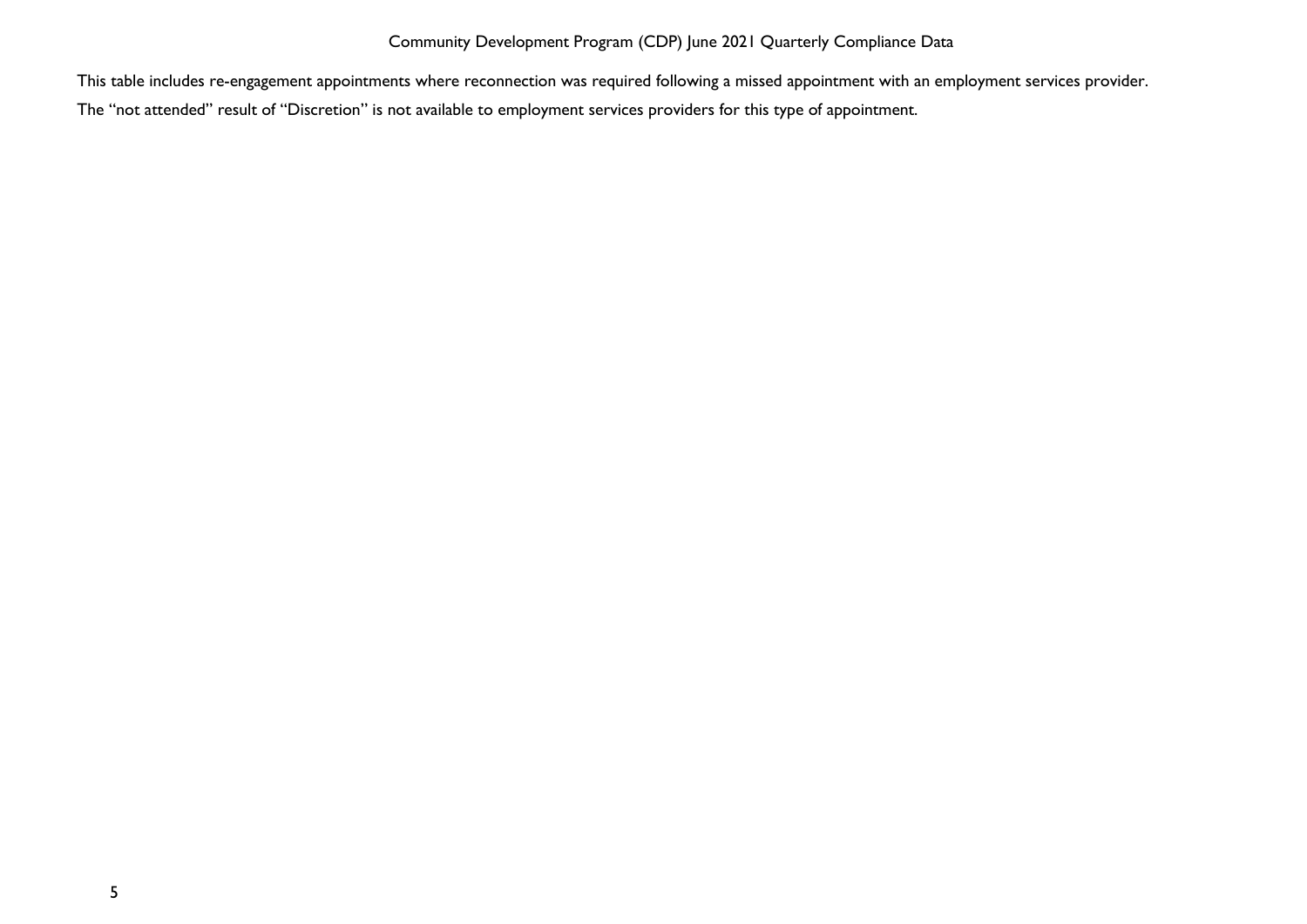#### <span id="page-6-0"></span>**3. Income Support payment suspensions for non-attendance at appointments/activities**

|                              | <b>Number of income support</b><br>payment suspensions for job<br>seekers missing appointment<br>with their provider or third<br>party | Number of income support payment<br>suspensions for job seekers following<br>disengagement from an activity | <b>Total Income Support</b><br><b>Payment Suspensions</b> |
|------------------------------|----------------------------------------------------------------------------------------------------------------------------------------|-------------------------------------------------------------------------------------------------------------|-----------------------------------------------------------|
| 1 April 2021 to 30 June 2021 | 26,685                                                                                                                                 | 3,792                                                                                                       | 30,477                                                    |
| 1 July 2020 to 30 June 2021  | 59,004                                                                                                                                 | 14,087                                                                                                      | 73,091                                                    |

This table is a count of all participation payment suspensions applied as a result of providers submitting:

- − Non-Attendance Reports for non-attendance at a provider appointment (see note to Table 5); or
- − Participation Reports for non-attendance at a third party appointment (such as an initial appointment with a Work for the Dole Host or Skills for Employment and Education provider) or disengagement from an activity.

Where an income support payment suspension has started it will continue until it is lifted, which is usually when a job seeker attends the appointment.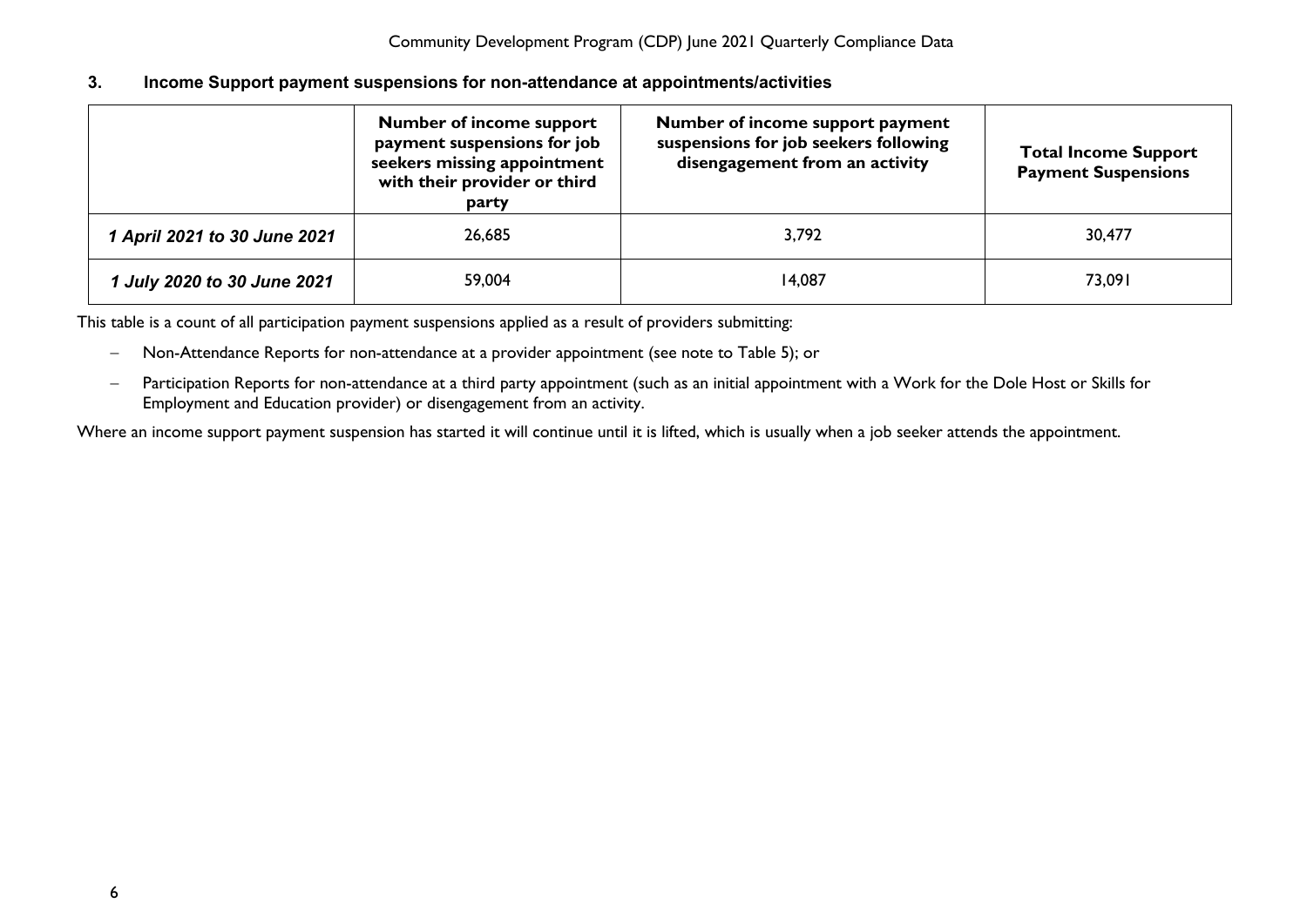#### <span id="page-7-0"></span>**4. Number of Non-Attendance Reports, Participation Reports and Provider Appointment Reports**

| Number of<br><b>Non-Attendance Reports</b> |        | Number of Non-Attendance Reports as a<br>% of non-attended appointments without a<br>valid reason | <b>Number of Participation</b><br><b>Reports and Provider</b><br><b>Appointment Reports</b> |  |
|--------------------------------------------|--------|---------------------------------------------------------------------------------------------------|---------------------------------------------------------------------------------------------|--|
| 1 April 2021 to 30 June 2021               | 32,912 | 83.5%                                                                                             | 24,701                                                                                      |  |
| 1 July 2020 to 30 June 2021                | 74,189 | 63.9%                                                                                             | 83,311                                                                                      |  |

Non-Attendance Reports may be used by providers, after first attempting to contact the job seeker, to report to Services Australia where a job seeker fails to attend a provider appointment without giving prior notice of a valid reason.

Once received by Services Australia, a Non-Attendance Report will trigger an income support payment suspension which will generally remain in place until the job seeker attends a re-engagement appointment. Submission of a Non-Attendance Report by a provider does not require Services Australia to investigate whether a participation failure has occurred.

"Number of Non-Attendance Reports as a % of non-attended appointments" is the number of submitted Non-Attendance Reports as a proportion of the number of provider appointments not attended during the quarter (excluding where the provider considered the job seeker had a reasonable excuse for their non-attendance – i.e. 'Valid Reason').

Provider Appointment Reports were introduced on 1 July 2015. A provider submits a Provider Appointment Report when they want Services Australia to investigate whether a 'Non-Attendance Failure' should be applied. In the above table, Provider Appointment Reports have been grouped with Participation Reports for Connection, Reconnection, No Show No Pay and Serious Failures for refusing to accept or commence in a suitable job (i.e. those Participation Reports which are directly submitted by providers to Services Australia for investigation).

Participation Reports can also be submitted for non-appointment related reasons. As such, the number of Provider Appointment Reports and Participation Reports is not expressed "as a percentage of non-attended appointments".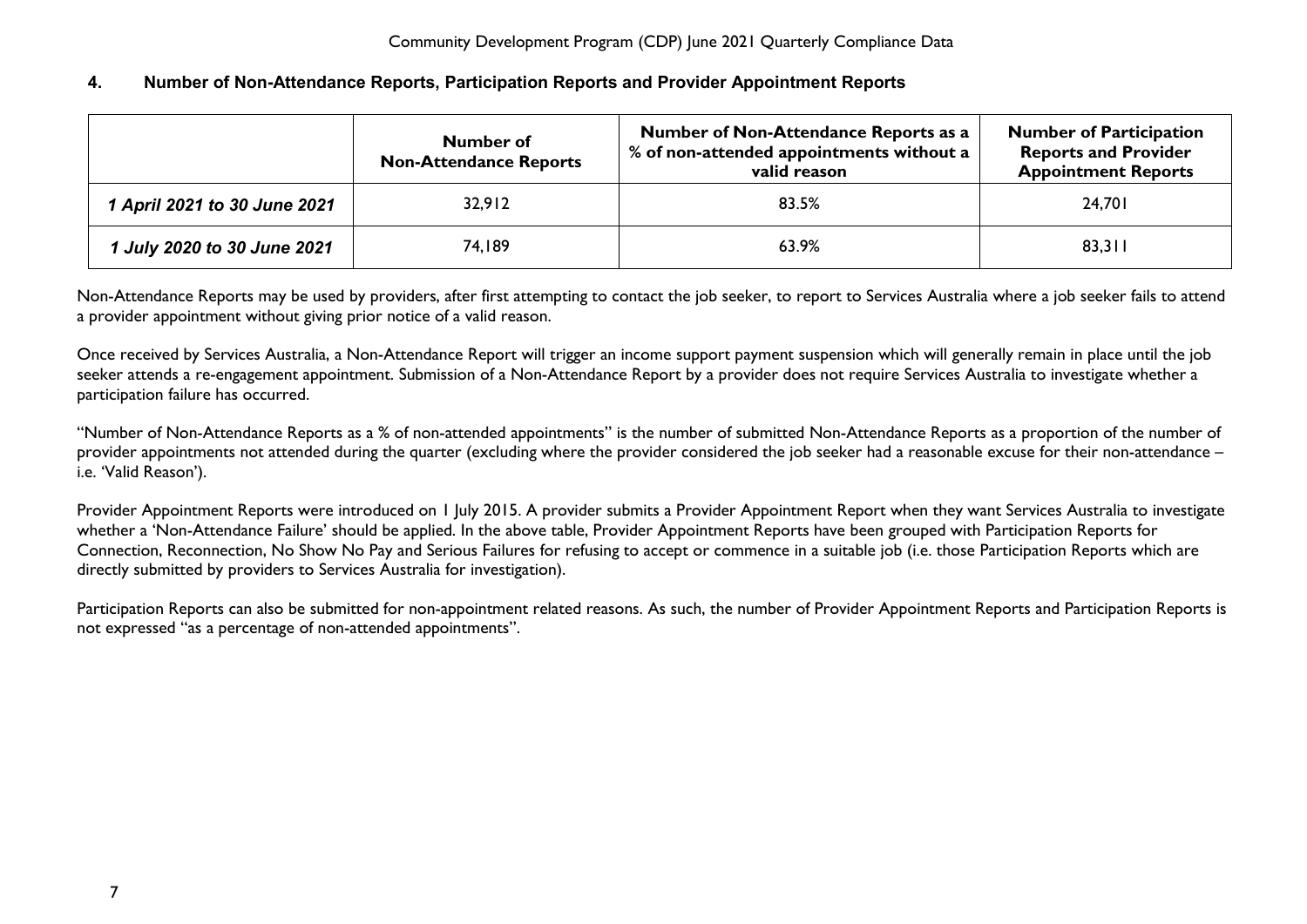#### <span id="page-8-0"></span>**5. Reasons for providers reporting non-compliance to Services Australia**

|                                                                       | 1 April 2021 to 30 June 2021 |                | 1 July 2020 to 30 June 2021 |                |
|-----------------------------------------------------------------------|------------------------------|----------------|-----------------------------|----------------|
| <b>Reasons</b>                                                        | <b>Number</b>                | <b>Percent</b> | <b>Number</b>               | <b>Percent</b> |
| <b>Failure to attend provider</b><br>appointment and other<br>reasons | 32,922                       | 57%            | 74,228                      | 47%            |
| <b>Failure to attend activity</b>                                     | 24,689                       | 43%            | 83,270                      | 53%            |
| <b>Total for all reasons</b>                                          | 57,611                       | 100%           | 157,498                     | 100%           |

This table includes a count of all Non-Attendance Reports, Provider Appointment Reports and Participation Reports.

#### <span id="page-8-1"></span>**6. Services Australia responses to Provider Appointment Reports and Participation Reports**

### <span id="page-8-2"></span>*6a. Services Australia responses to Provider Appointment Reports and Participation Reports*

|                                                                                        | 1 April 2021 to 30 June 2021 |                | 1 July 2020 to 30 June 2021 |         |
|----------------------------------------------------------------------------------------|------------------------------|----------------|-----------------------------|---------|
| <b>Responses to Provider</b><br><b>Appointment and Participation</b><br><b>Reports</b> | <b>Number</b>                | <b>Percent</b> | <b>Number</b>               | Percent |
| <b>Participation Failure imposed</b><br>(Applied)                                      | 9,751                        | 39%            | 44,866                      | 54%     |
| <b>Participation Failure not</b><br>imposed (Rejected)                                 | 14,950                       | 61%            | 38,445                      | 46%     |
| <b>Total reports</b>                                                                   | 24,701                       | 100%           | 83,311                      | 100%    |

Participation Reports and Provider Appointment Reports are rejected if Services Australia determines that the job seeker gave prior notice of a reasonable excuse for their failure to attend an appointment or had a reasonable excuse but was unable to give prior notice. Although Non-Attendance Reports are also used to report non-compliance and can be found to be invalid (for example, the job seeker was not on payment at the time of their non-attendance), Services Australia is not required to determine whether or not the job seeker had a reasonable excuse for their non-attendance because no participation failure can be applied. For this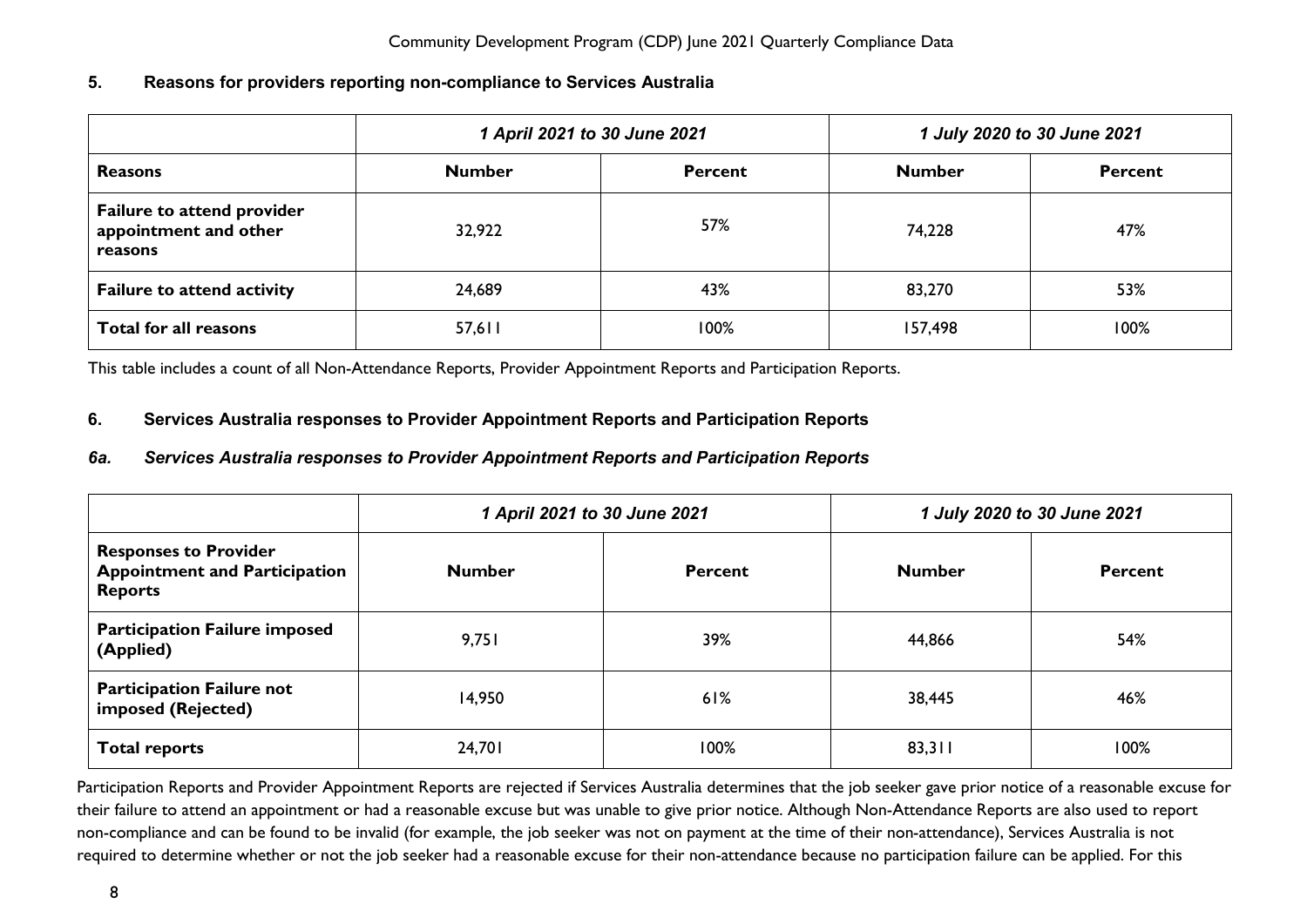reason, Non-Attendance Reports, which are used to report non-attendance at provider appointments, are not included in this table because they do not result in a Participation Failure under the compliance framework and simply delay a job seeker's income support payment rather than resulting in a penalty.

Figures for "Participation Failure imposed" may differ from figures for "Total Failures" in Table 9a because the above table only includes failures that are reported via a Provider Appointment Report or Participation Report from a provider; that is, Non-Attendance Failures, Connection, Reconnection, No Show No Pay, and Serious Failures for refusing to accept or commence in a suitable job. Provider Appointment Reports and Participation Reports are not directly submitted for Serious Failures due to persistent non-compliance as these are determined following a Comprehensive Compliance Assessment (CCA). Unemployment Non Payment Periods (UNPPs) are also excluded from the table as the majority of UNPPs are initiated by Services Australia prior to the job seeker commencing in employment services. Table 10 includes Serious Failures for persistent non-compliance as well as UNPPs.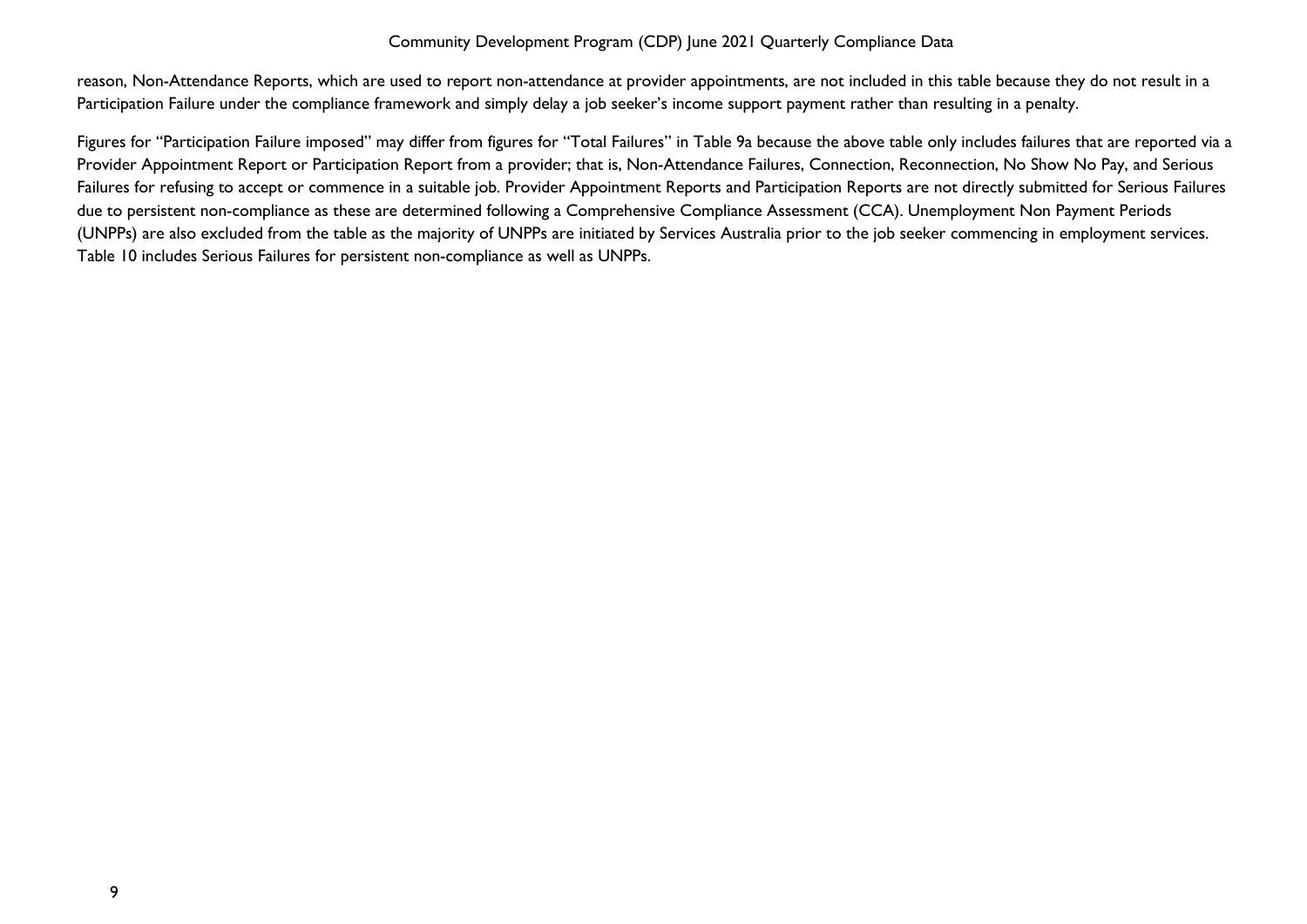### <span id="page-10-0"></span>*6b. Participation Failures applied by Services Australia due to unacceptable reasons given by job seekers for non-attendance 1 April to 30 June 2021*

| <b>Reason Participation Failure Applied</b>                 | <b>Number Participation Failures</b> | % of All Participation Failures Applied |
|-------------------------------------------------------------|--------------------------------------|-----------------------------------------|
| Job seeker error                                            |                                      | 0%                                      |
| Manageable or unproven medical issue                        |                                      | 0%                                      |
| Job seeker chose not to participate                         | 0                                    | 0%                                      |
| Job seeker denied being notified                            |                                      | 0%                                      |
| Foreseeable or unacceptable activity prevented compliance   | 0                                    | 0%                                      |
| Personal matter                                             | $\Omega$                             | 0%                                      |
| Transport difficulties - insufficient to prevent compliance | 0                                    | 0%                                      |
| Cultural/ language issues                                   | 0                                    | 0%                                      |
| Job seeker considered work offered was unsuitable           | $\Omega$                             | 0%                                      |
| No reason offered                                           |                                      | 0%                                      |
| Reason not recorded                                         | $20$                                 | $<$ I%                                  |
| Reasonable excuse but no prior notice                       | NP                                   | 100%                                    |
| <b>Total</b>                                                | 9,751                                | 100%                                    |

This table breaks down the data included in the "Participation Failure imposed' column of the previous overview table by the reason the job seeker gave for their failure. Reasons are recorded where the failure is for non-attendance at appointments with Services Australia, third party appointments, with employers or for nonattendance at activities.

Non-Attendance Reports, which are used to report non-attendance at provider appointments, are not included in this table because they do not result in a Participation Failure under the compliance framework and simply delay a job seeker's income support payment rather than resulting in a penalty. Because of this, the job seeker's reason for non-attendance is not sought or recorded by Services Australia

Services Australia is required under legislation to determine each case on its merits and to consider whether or not the job seeker's personal circumstances affected their ability to comply or to give prior notice of their inability to comply for each incidence of non-attendance. This table gives the types of excuses that job seekers provided to Services Australia and which Services Australia did not accept as reasonable in the specific circumstances of each case. In these instances, Services Australia' decision-maker has determined that the circumstances described by the job seeker did not impact sufficiently on the job seeker's capacity to attend the appointment or activity at the scheduled time or there is no evidence to support the job seeker's reason for non-attendance or failure to give prior notice.

Note: Discrepancies may occur between the sum of component percentages and the total percentage, due to rounding.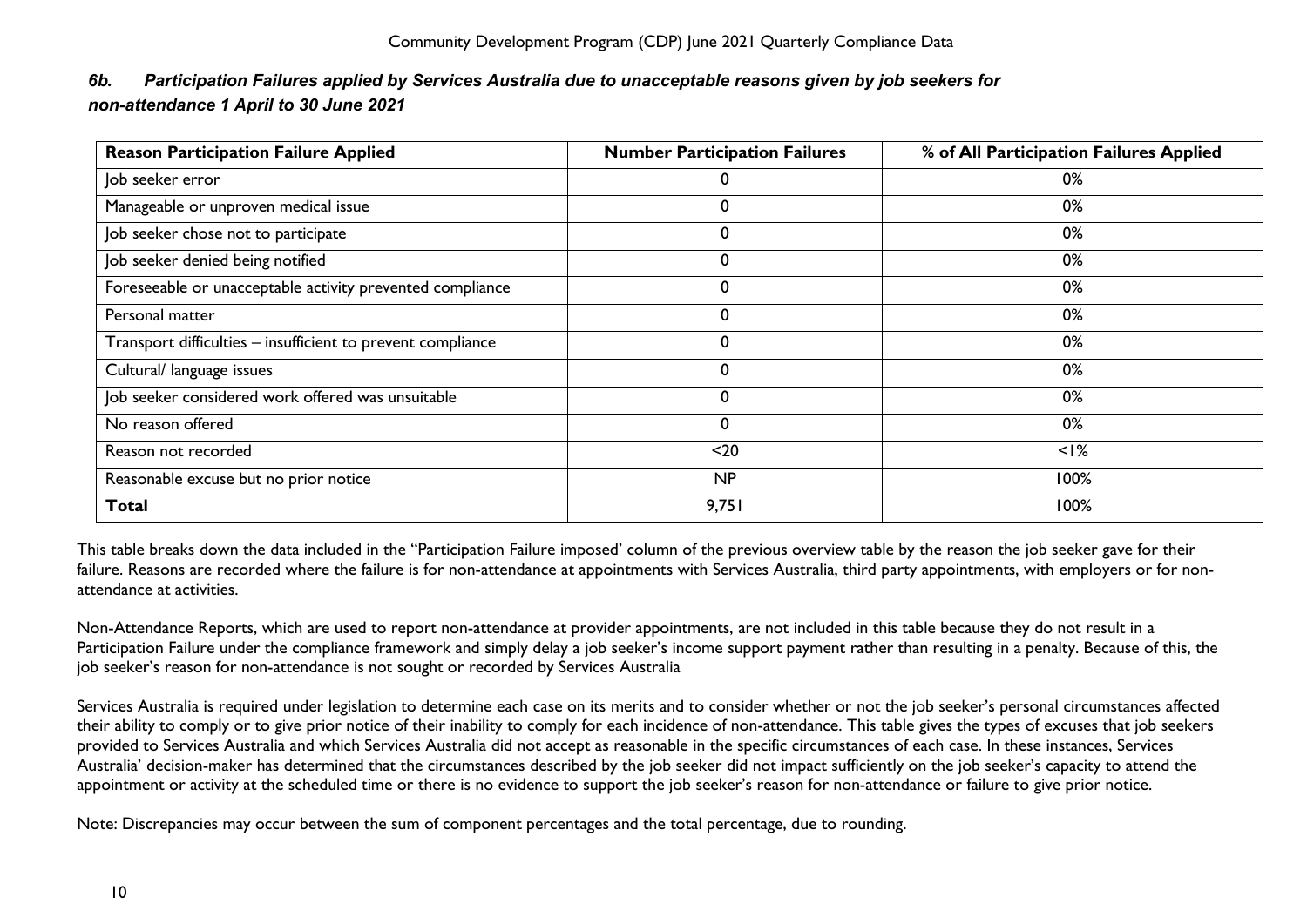#### <span id="page-11-0"></span>*6c. Department of Services Australia's reasons for applying Provider Appointment Reports or Participation Reports*

|                                                                     | 1 April 2021 to 30 June 2021 |                 | 1 July 2020 to 30 June 2021 |                |
|---------------------------------------------------------------------|------------------------------|-----------------|-----------------------------|----------------|
| Prior notice of reasonable<br>excuse for non-attendance<br>required | <b>Number</b>                | <b>Percent</b>  | <b>Number</b>               | <b>Percent</b> |
| Prior notice not given -<br>reasonable excuse                       | <b>NP</b>                    | NP%             | 44,185                      | 100%           |
| Prior notice not given - no<br>reasonable excuse                    | <b>NP</b>                    | NP%             | $\mathbf 0$                 | 0%             |
| Prior notice given or not<br>relevant, but no reasonable<br>excuse  | NP                           | NP <sub>%</sub> | 51                          | $<$ I%         |
| <b>Total Applied</b>                                                | 9,751                        | 100%            | 44,866                      | 100%           |

Where a job seeker is unable to attend an appointment or activity they must give prior notice of their reason for not being able to attend, where it is reasonable to expect them to do so. If they fail to do so for an appointment, a penalty may be applied regardless of the reason for non-attendance (noting that a*s* part of the Government's 2021-22 Budget announcements, from 12 May 2021 attending activities is no longer compulsory for CDP job seekers, meaning that non-attendance no longer attracts a penalty). Job seekers can therefore have penalties applied where:

- − they failed to give prior notice of a reasonable excuse for not attending an appointment;
- − they gave prior notice but their excuse was not accepted by Services Australia as reasonable; or
- − where there was no requirement to give prior notice (because the failure did not relate to attendance for example, a failure to enter into a Job Plan) but the job seeker had no reasonable excuse for their action.

Non-Attendance Reports, which are used to report non-attendance at provider appointments (which constitute the bulk of appointment types) are not included in this table because they do not result in a Participation Failure under the compliance framework. Instead they delay a job seeker's income support payment rather than result in a penalty. Because of this, whether or not the job seeker had a reasonable excuse is not investigated or recorded by Services Australia.

Since 1 July 2015, a provider will submit a Provider Appointment Report if they want to recommend to Services Australia that a penalty be applied for the job seeker's non-attendance. Services Australia will investigate the job seeker's non-compliance and determine if a Non-Attendance Failure should be applied.

Note: Discrepancies may occur between the sum of component percentages and the total percentage, due to rounding.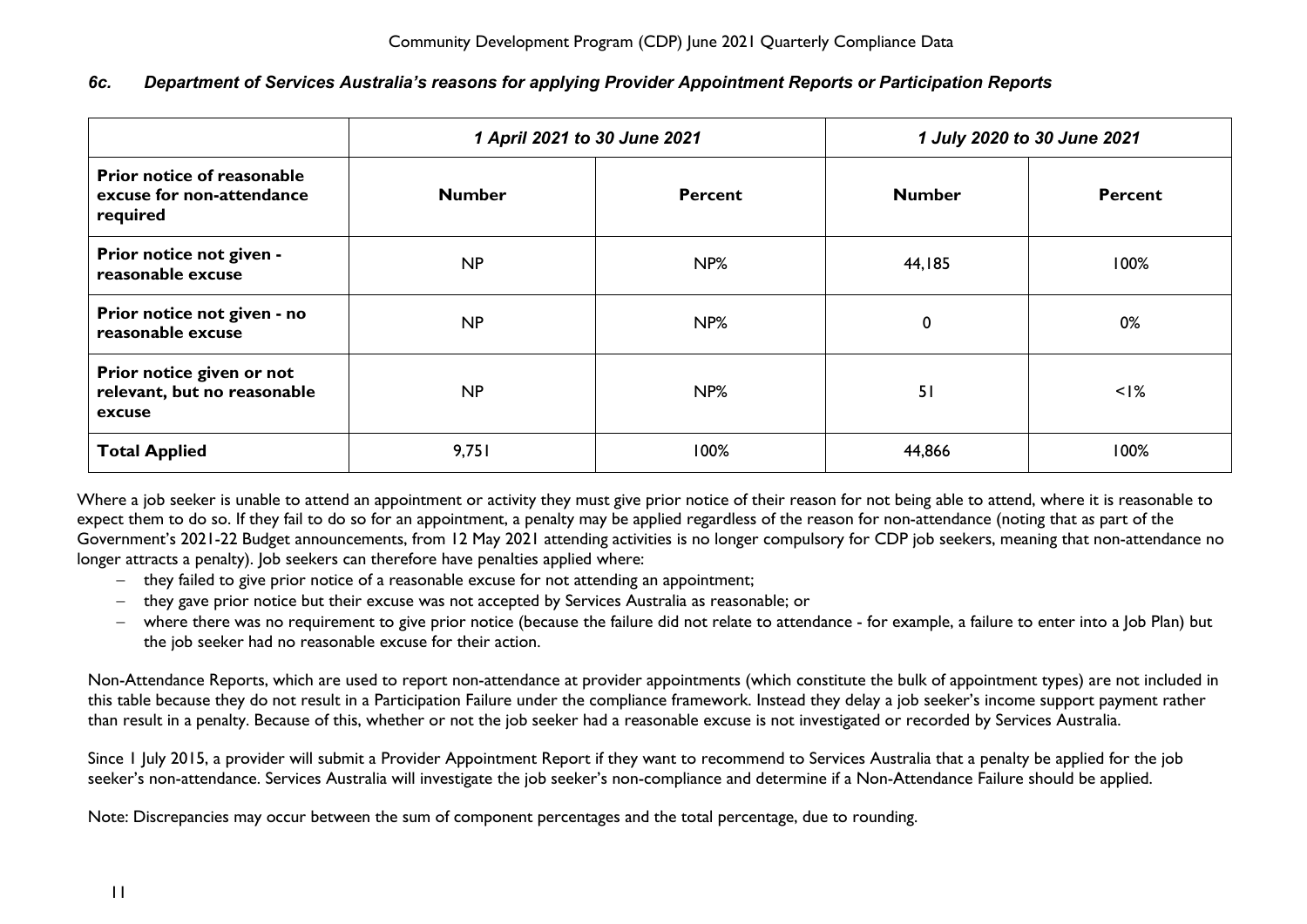#### <span id="page-12-0"></span>*6d. Services Australia's reasons for rejecting Provider Appointment Reports and Participation Reports*

|                                                                                                                                | 1 April 2021 to 30 June 2021 |                | 1 July 2020 to 30 June 2021 |                |
|--------------------------------------------------------------------------------------------------------------------------------|------------------------------|----------------|-----------------------------|----------------|
| <b>Reasons for rejecting Provider</b><br><b>Appointment and Participation</b><br><b>Reports</b>                                | <b>Number</b>                | <b>Percent</b> | <b>Number</b>               | <b>Percent</b> |
| Job seeker had reasonable<br>excuse                                                                                            | 11,883                       | 79%            | 23,423                      | 61%            |
| <b>Procedural errors: All types</b>                                                                                            | 3,067                        | 21%            | 15,022                      | 39%            |
| Procedural errors relating to<br>sub-category "Nature of<br>requirements'                                                      | 1,049                        | 7%             | 4,049                       | 10%            |
| Procedural errors relating to<br>sub-category "Notifying<br>requirements"                                                      | 279                          | 2%             | 2,255                       | 6%             |
| Procedural errors relating to<br>sub-category "Submitting<br><b>Provider Appointment Reports</b><br>and Participation Reports" | 1,739                        | 12%            | 8,718                       | 23%            |
| <b>Total Rejections</b>                                                                                                        | 14,950                       | 100%           | 38,445                      | 100%           |

Non-Attendance Reports, which are used to report non-attendance at provider appointments where no prior notice of a valid reason was given, are not included in this table because they do not result in a Participation Failure under the compliance framework. Instead they delay a job seeker's income support payment rather than result in a penalty. Because of this, whether or not the job seeker had a reasonable excuse is not investigated or recorded by Services Australia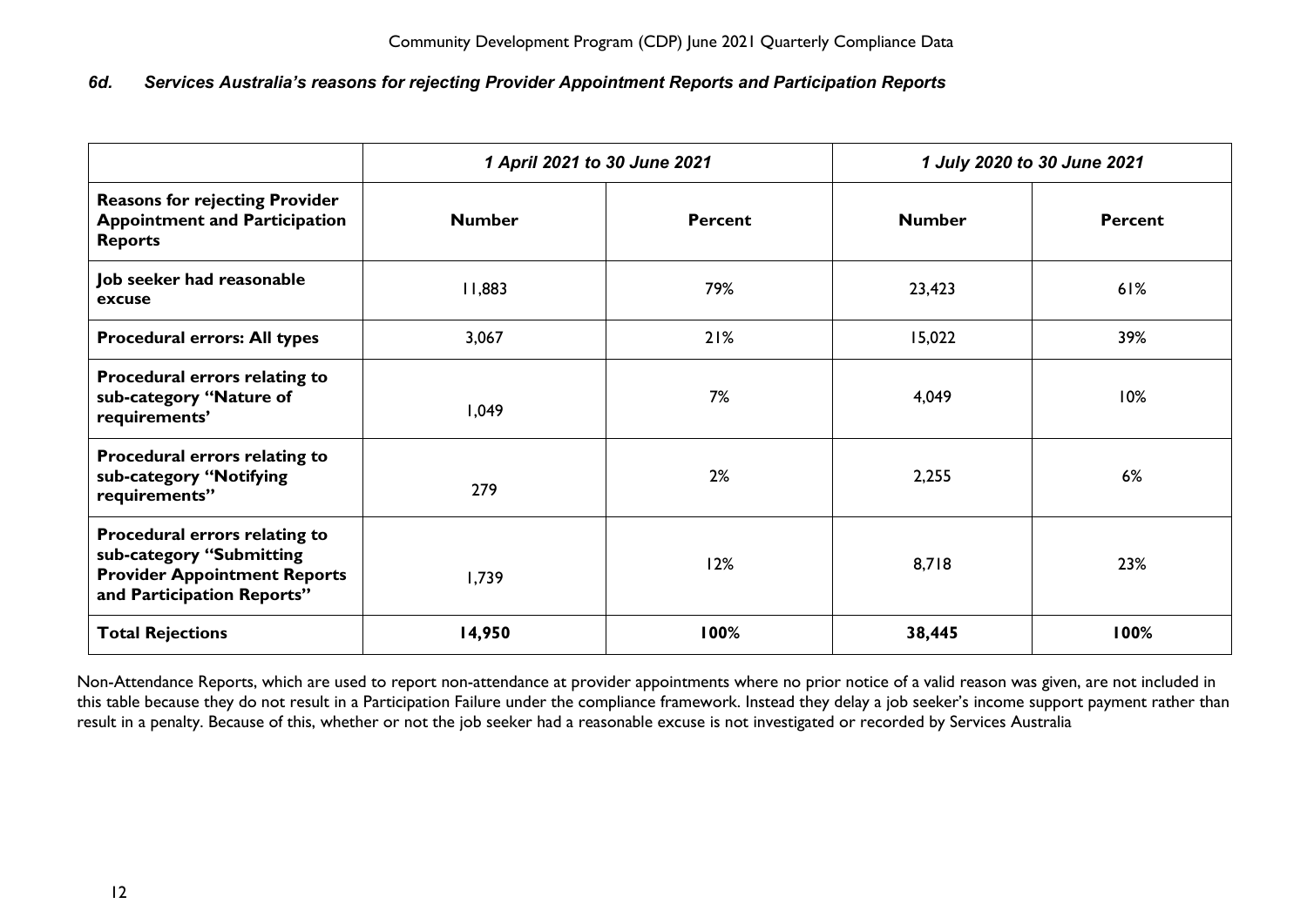<span id="page-13-0"></span>

|  | 6e. Services Australia's reasons for rejecting Provider Appointment Reports and Participation Reports: Reasonable Excuse |  |  |  |  |
|--|--------------------------------------------------------------------------------------------------------------------------|--|--|--|--|
|--|--------------------------------------------------------------------------------------------------------------------------|--|--|--|--|

|                                | 1 April 2021 to 30 June 2021 | 1 July 2020 to 30 June 2021 |
|--------------------------------|------------------------------|-----------------------------|
| <b>Reasonable excuse</b>       | <b>Percent</b>               | <b>Percent</b>              |
| Medical reason - A             | 1.3%                         | 2.5%                        |
| Medical reason - B             | 1.2%                         | 2.3%                        |
| Other acceptable activity      | 6.9%                         | 13.1%                       |
| <b>Personal crisis</b>         | 2.8%                         | 4.7%                        |
| <b>Caring responsibilities</b> | 1.7%                         | 3.0%                        |
| <b>Homelessness</b>            | $20$                         | 0.2%                        |
| <b>Transport difficulties</b>  | NP                           | 1.4%                        |
| Cultural/language issues       | 2.2%                         | 4.1%                        |
| <b>Other</b>                   | 62.7%                        | 29.8%                       |

Percentages in this table represent the proportion of all Provider Appointment Reports and Participation Reports rejected. Each row equals the "Total reasonable excuse" percentage, rather than adding up to 100%. Discrepancies may occur between the sum of component percentages and the total percentage, due to rounding.

Medical reason A – means that a medical reason prevented the job seeker from complying with the requirement but the job seeker did not provide specific evidence relating to the particular incident.

Medical reason B – means that a medical reason prevented the job seeker from complying with the requirement and the job seeker provided specific evidence relating to the particular incident.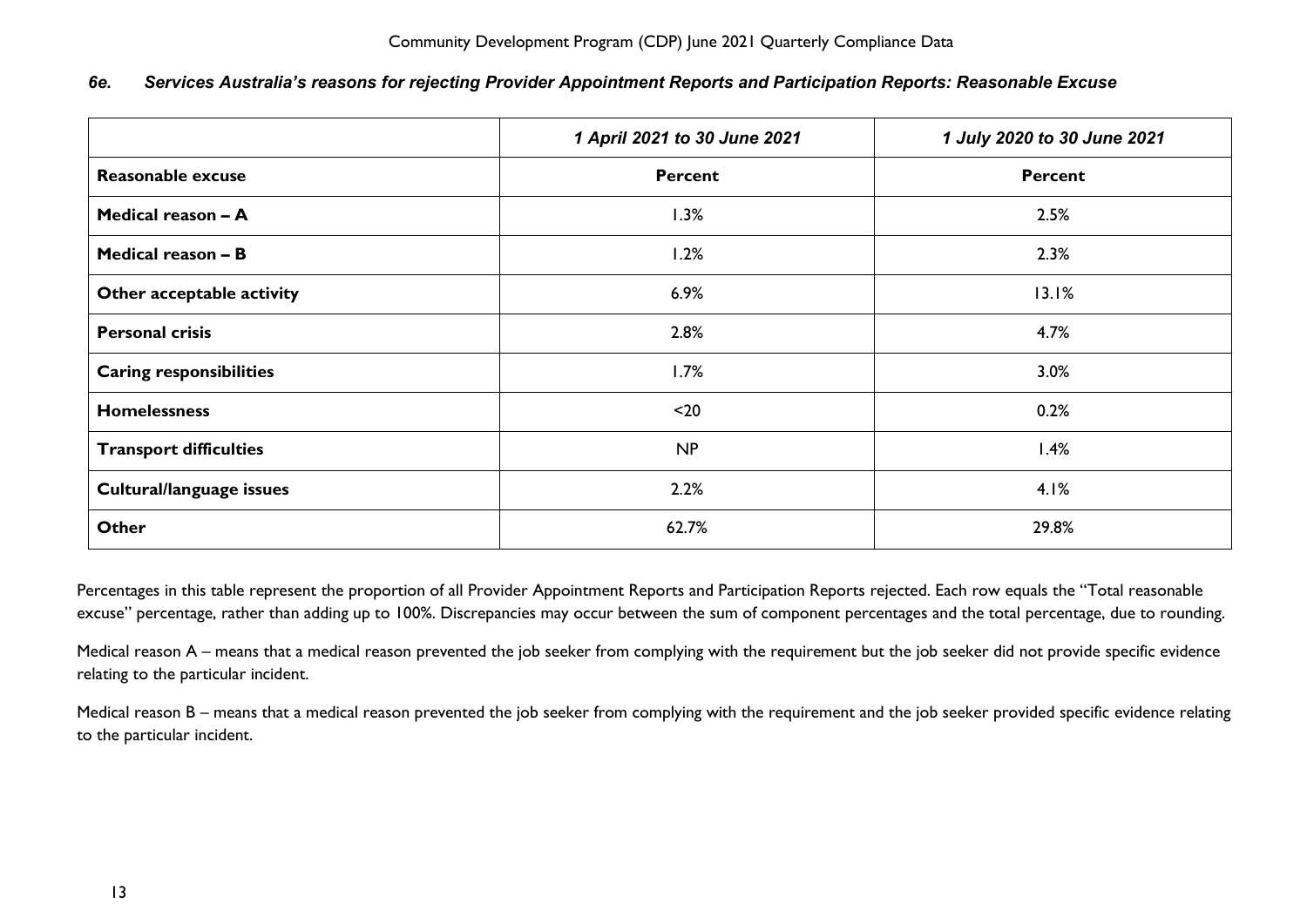| Number of PRs, NARs or PARs per<br>job seeker | Number of all job seekers | % of all job seekers | % of PRs, NARs or PARs |
|-----------------------------------------------|---------------------------|----------------------|------------------------|
|                                               | 11,414                    | 32.9%                | N/A                    |
|                                               | 5,617                     | 16.2%                | 5.1%                   |
|                                               | 3,864                     | 11.1%                | 7.0%                   |
|                                               | 2,891                     | 8.3%                 | 7.8%                   |
|                                               | 2,307                     | 6.7%                 | 8.3%                   |
| $5+$                                          | 8,588                     | 24.8%                | 71.7%                  |
| <b>Total</b>                                  | 34,681                    | 100%                 | 100%                   |

#### <span id="page-14-0"></span>**7. Number of Compliance Reports Submitted per job seeker over past 12 months (as at 30 June 2021)**

This table shows the number and percentage of job seekers who have not been reported for non-compliance and the number and percentage that have been reported, either through a Participation Report, Non-Attendance Report and/or Provider Appointment Report, on one or multiple occasions.

A Provider Appointment Report must be preceded by a Non-Attendance Report; however, every Non-Attendance Report may not result in a Provider Appointment Report being submitted by a provider. When a Provider Appointment Report is submitted, the preceding Non-Attendance Report is not counted in the table above.

"Number of all job seekers" and "% of all job seekers" indicates the total number and proportion of all job seekers as at 30 June 2021 who received the specified number of Participation Reports, Provider Appointment Reports and/or Non-Attendance Reports over the preceding twelve months.

"% of PRs, NARs, or PARs" indicates the percentage of Participation Reports, Provider Appointment Reports and Non-Attendance Reports submitted in relation to each particular cohort of job seekers at 30 June 2021 during the preceding twelve month period (e.g. 71.7 per cent of all compliance reports submitted between 1 July 2020 and 30 June 2021 were submitted in relation to those job seekers who, as at 30 June 2021, had received five or more Participation Reports, Provider Appointment Reports and/or Non-Attendance Reports during the previous 12 months).

Note: Discrepancies may occur between the sum of component percentages and the total percentage, due to rounding.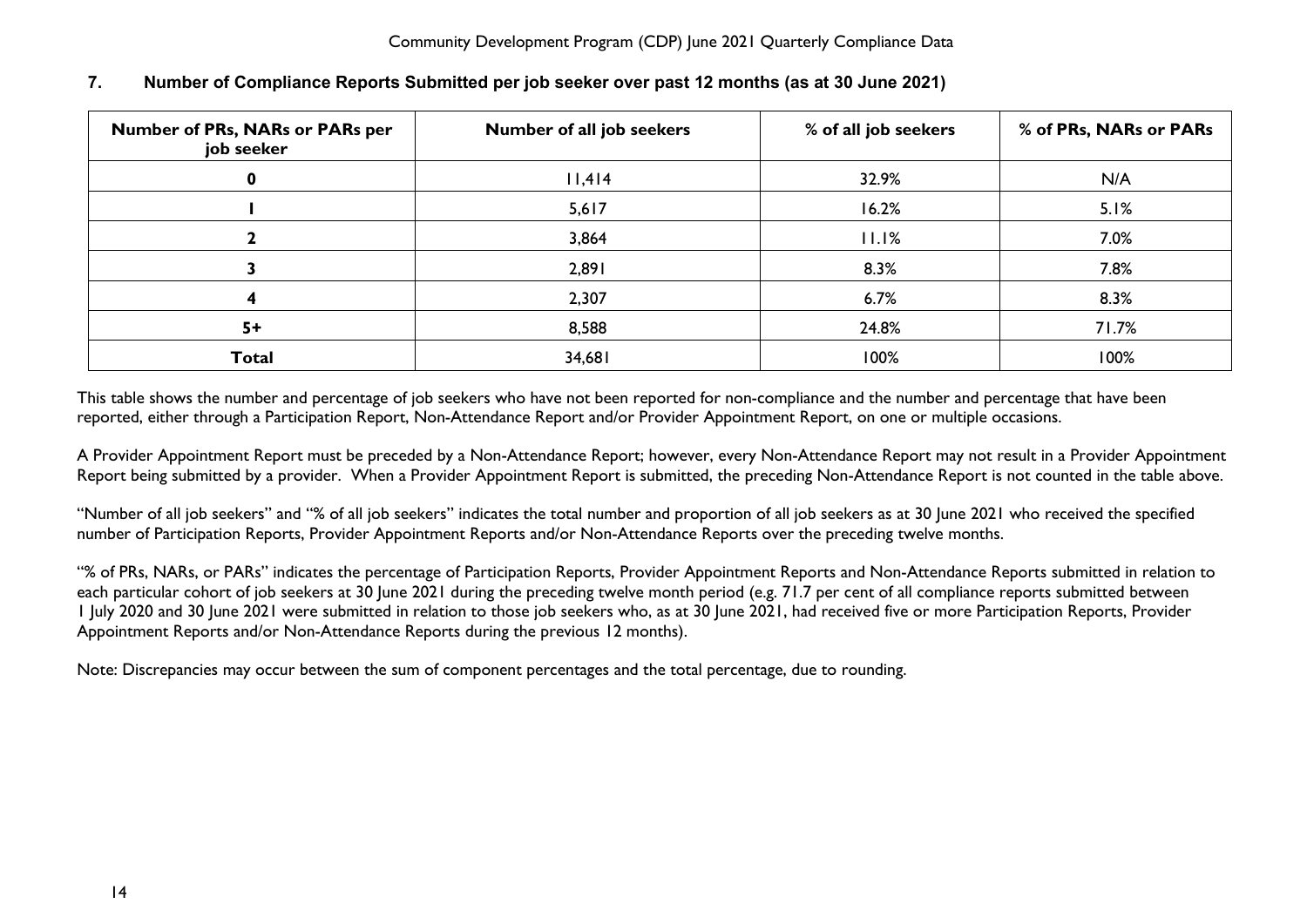#### <span id="page-15-0"></span>**8. Number of Participation Failures Applied**

| <b>Number of Participation Failures</b> | Number of job seekers with a Participation Failure | % of activity tested job seekers at 30 June 2021 |
|-----------------------------------------|----------------------------------------------------|--------------------------------------------------|
| April to 30 June 2021                   | applied in past 12 months, as at 30 June 2021      | with a Participation Failure in past 12 months   |
| 1,361                                   | 8,732                                              | 25.2%                                            |

"Number of Participation Failures" shown include applied Connection, Reconnection, No Show No Pay failures, Non-Attendance failures, and Serious Failures for persistent non-compliance or failing to accept or commence in a suitable job.

Participation Failures are applied where Services Australia has assessed a Participation Report or a Provider Appointment Report and has determined under social security law that the job seeker did not have a reasonable excuse. Services Australia then records the Participation Failure on the job seeker's record and this may or may not result in the application of a financial penalty, depending on the failure type.

Non-Attendance Reports, like Participation Reports, are a mechanism for providers to report non-compliance. However, Services Australia does not consider reasonable excuse before actioning Non-Attendance Reports and they do not result in the application of a Participation Failure or penalty (only income support payment suspension). Unemployment Non Payment Periods (UNPPs) are also excluded from the table as the majority of UNPPs are initiated by Services Australia prior to a job seeker commencing in employment services.

Figures for "Number of Participation Failures" during the quarter above may differ from the figures for "Participation Failures imposed" in Table 6a, as Table 6a does not include Serious Failures for persistent non-compliance.

"Number of job seekers with a Participation Failure applied in past 12 months" indicates the total number of job seekers as at 30 June 2021 who had at least one Participation Failure applied over the preceding twelve months.

The "% of job seekers with a Participation Failure applied in past 12 months" figure gives the "Number of job seekers with a Participation Failure applied in past 12 months" figure as a proportion of all activity tested job seekers at that point in time (i.e. 30 June 2021).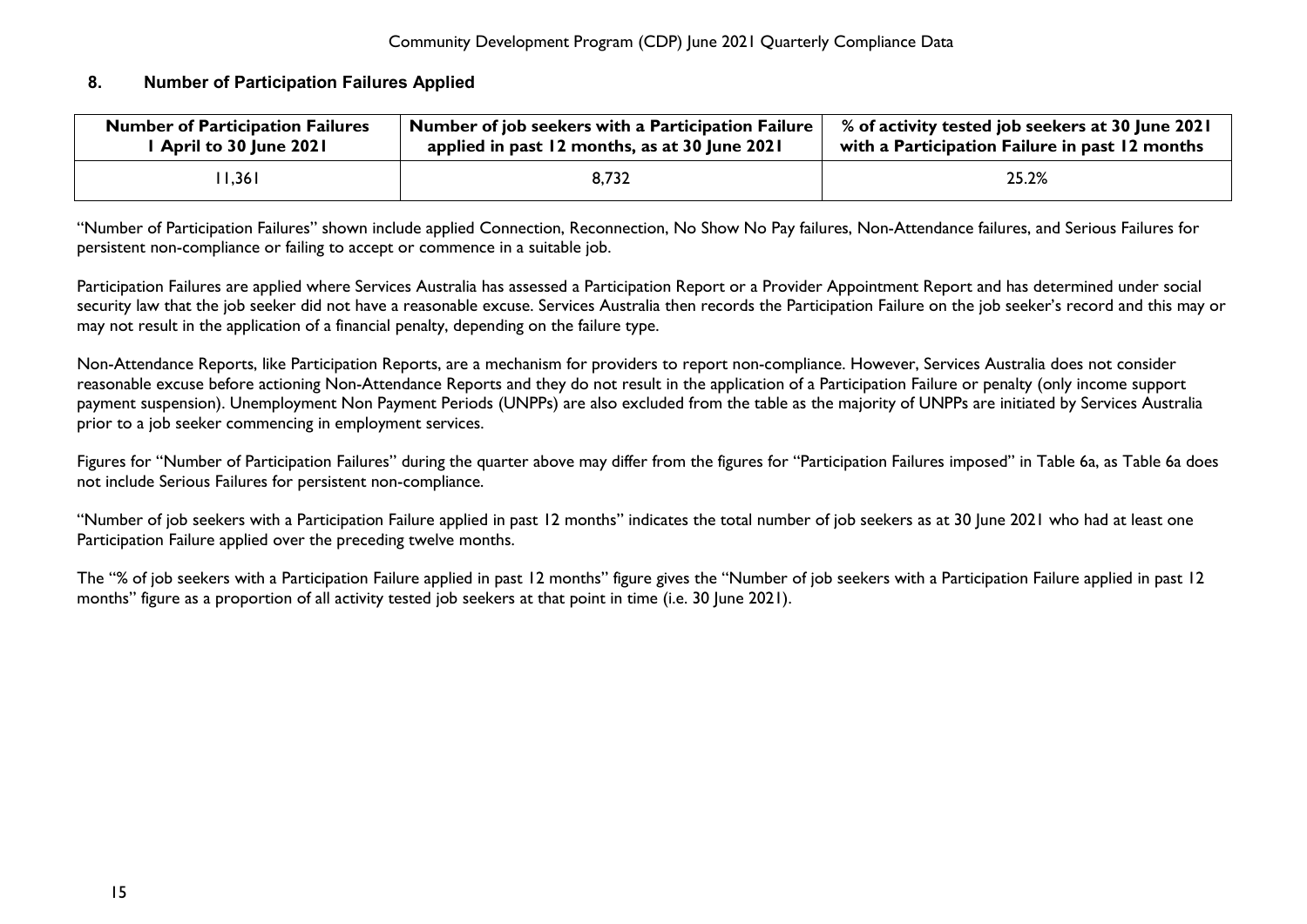### <span id="page-16-1"></span><span id="page-16-0"></span>**9. Types of Participation Failures**

#### *9a***.** *Types of Participation Failures*

|                                   | Reason        | <b>Connection</b><br>Failures | Reconnection<br><b>Failures</b> | <b>Non-Attendance</b><br>Failures | No Show No<br><b>Pay Failures</b> | <b>Serious</b><br>Failures | Total<br><b>Failures</b> |
|-----------------------------------|---------------|-------------------------------|---------------------------------|-----------------------------------|-----------------------------------|----------------------------|--------------------------|
| <b>April 2021 to 30 June 2021</b> | Number        | <b>NP</b>                     | NP                              | NP                                | NΡ                                | .610                       | 11,361                   |
| <b>July 2020 to 30 June 2021</b>  | <b>Number</b> | <b>NP</b>                     | <b>NP</b>                       | <b>NP</b>                         | <b>NP</b>                         | 4,038                      | 48,903                   |

"Total Failures" above includes applied Connection failures, Reconnection failures, Non-Attendance failures, No Show No Pay failures, and Serious Failures for refusing to accept or commence a suitable job, and for persistent non-compliance following a CCA. Unemployment Non Payment Periods (UNPPs) are excluded as the majority of UNPPs are initiated by Services Australia prior to the job seeker commencing in employment services. For further explanation of the various failure types refer to the Glossary.

#### <span id="page-16-2"></span>*9b. Types of Participation Failures: Serious Failures^*

|                             | Total<br><b>Serious</b><br>Failures^^<br>No. |
|-----------------------------|----------------------------------------------|
| April 2021 to 30 June 2021  | 1,610                                        |
| I July 2020 to 30 June 2021 | 4.038                                        |

^ Services Australia undertake a CCA before determining if a job seeker has persistently failed to comply with their activity test requirements. A number of matters, set out in the *Social Security (Administration) (Persistent Non-compliance) (Employment) Determination 2015 (No. 1),* assist decision makers in deciding whether a job seeker has been persistently non-compliant.

^^Total serious failures includes persistent non-compliance, refused suitable job and did not commence suitable job.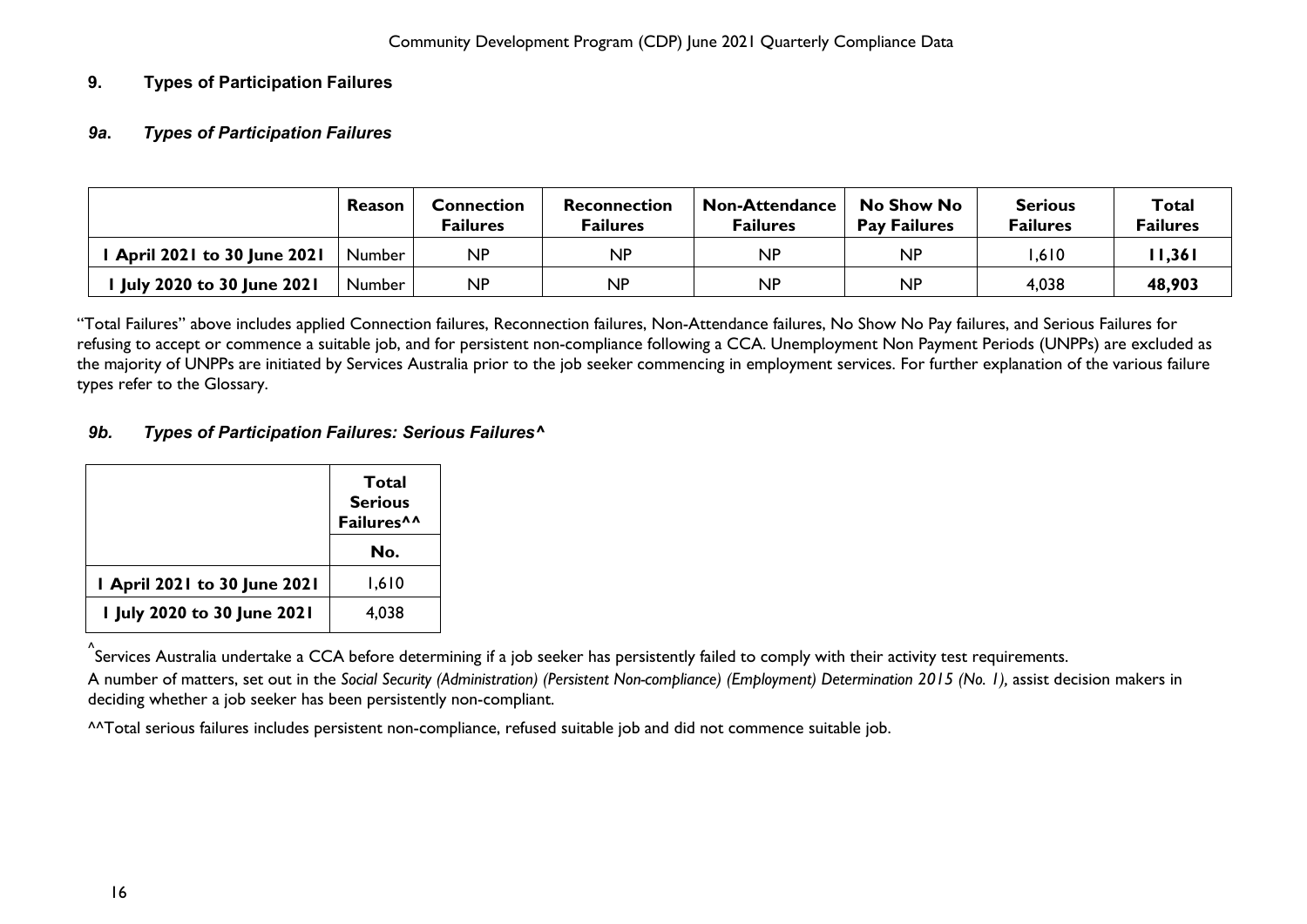<span id="page-17-0"></span>

| 10. | <b>Sanctions for Serious Failures and Unemployment Non-Payment Periods</b> |  |
|-----|----------------------------------------------------------------------------|--|
|-----|----------------------------------------------------------------------------|--|

|                                                                 | 1 April 2021 to 30 June 2021 |                | 1 July 2020 to 30 June 2021 |         |  |
|-----------------------------------------------------------------|------------------------------|----------------|-----------------------------|---------|--|
| <b>Serious Failures</b>                                         | <b>Number</b>                | <b>Percent</b> | <b>Number</b>               | Percent |  |
| <b>Non-payment Period</b>                                       | 417                          | 26%            | 766                         | 19%     |  |
| <b>Financial Penalty waived -</b><br><b>Compliance Activity</b> | NP                           | NP%            | 3,247                       | 80%     |  |
| <b>Financial Penalty waived -</b><br><b>Financial Hardship</b>  | NP                           | NP%            | 39                          | 1%      |  |
| <b>Total</b>                                                    | 1,615                        | 100%           | 4,052                       | 100%    |  |

"Serious Failures and Unemployment Non-Payment Periods" shown are for refusing to accept or commence a suitable job, persistent non-compliance following a CCA, leaving a job voluntarily or dismissal due to misconduct.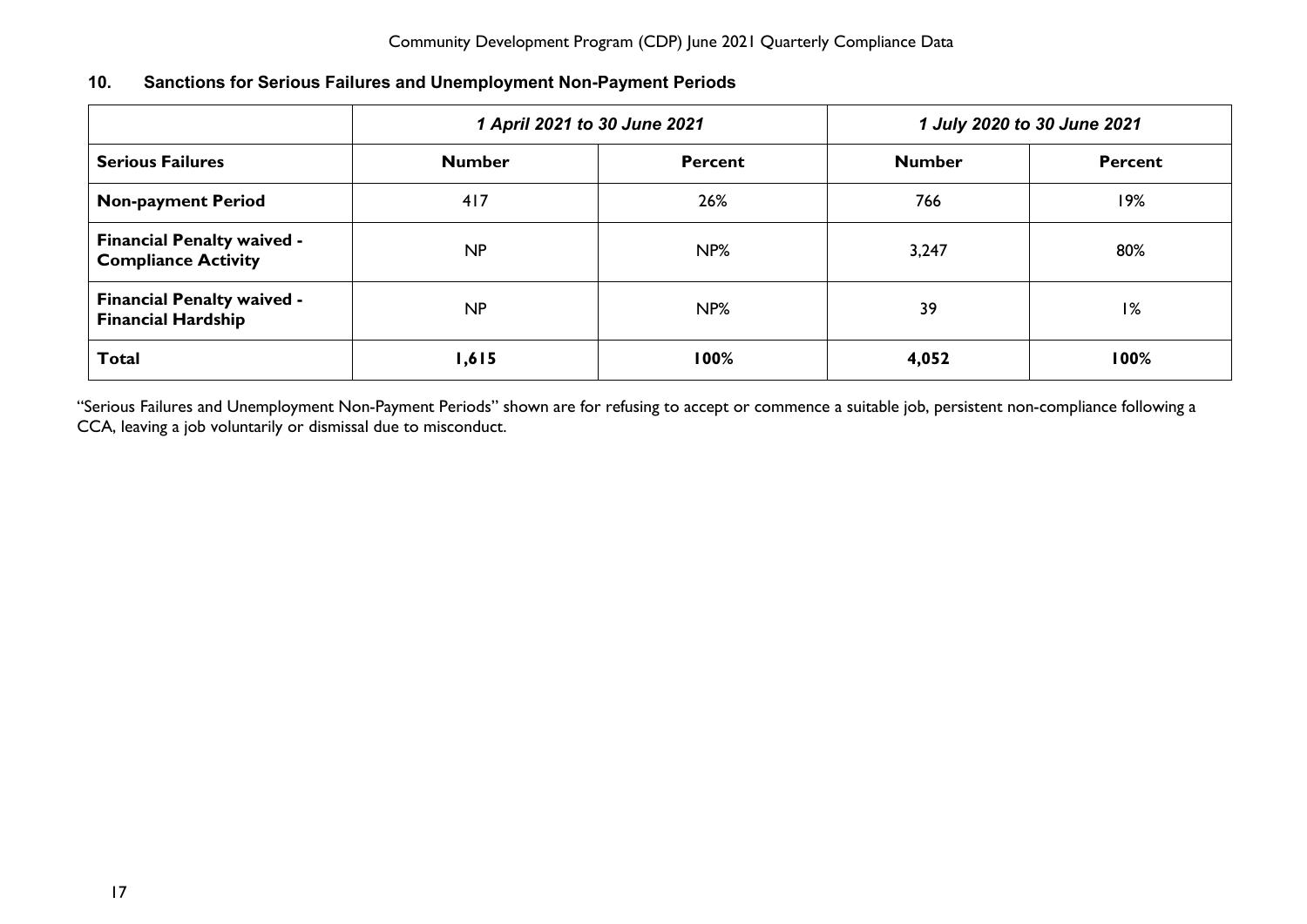### <span id="page-18-1"></span><span id="page-18-0"></span>**Part B**

#### **11. Financial Penalties and Income Support Payment Suspensions by Gender**

#### <span id="page-18-2"></span>*11a. Non Payment Periods (Serious and UNPPs) 1 April to 30 June 2021*

| Non Payment Periods (Serious and<br>UNPP <sub>S</sub> ) | <b>Male</b> | Male % | <sup>=</sup> emale | <b>Female</b> % | <b>Total</b> | Total % | <b>Financial</b><br>YTD | <b>Financial</b><br><b>YTD%</b> |
|---------------------------------------------------------|-------------|--------|--------------------|-----------------|--------------|---------|-------------------------|---------------------------------|
| <b>Sub Total NPPs</b>                                   | 982         | 60.80% | 633                | 39.20%          | ,615         | 100.00% | 4,052                   | 100.00%                         |

#### <span id="page-18-3"></span>*11b. Short Term Financial Penalties 1 April to 30 June 2021*

| <b>Short Term Financial Penalties (Non-</b><br><sup>1</sup> Attendance, Reconnection and NSNP) | Male  | Male % | Female | Female % | Total | Total % | Financial | <b>Financial</b><br>YTD% |
|------------------------------------------------------------------------------------------------|-------|--------|--------|----------|-------|---------|-----------|--------------------------|
| <b>Sub Total Short Term Financial Penalties</b>                                                | 5,969 | 1.25%، | 3,777  | 38.75%   | 9,746 | 100.00% | 44,856    | 100.00%                  |

#### <span id="page-18-4"></span>*11c***.** *Total Financial Penalties 1 April to 30 June 2021*

| Male  | Male % | <b>Female</b> | <b>Female</b> % | Total | Total % | <b>Financial</b><br>YTD | <b>Financial</b><br>YTD% |
|-------|--------|---------------|-----------------|-------|---------|-------------------------|--------------------------|
| 6,951 | 61.18% | 4,410         | 38.82%          | 1,361 | 100.00% | 48,908                  | 100.00%                  |

Unemployment non-payment periods are generally for eight weeks. However, a person who has received Relocation Assistance to take up a job and voluntarily leaves this job without a reasonable excuse, or is dismissed for misconduct within the first six months, may be subject to a non-payment penalty period of 12 weeks. This penalty may also be applied if the job seeker accepts the job and relocates but does not commence employment.

Appointment related failures comprise of financial penalties for non-attendance at a provider or Department of Human Services (including CCA) appointment. Reconnection failures for not entering into a Job Plan can be applied when a job seeker does not attend an appointment with their provider then refuses to enter into a Job Plan at their re-engagement appointment. This refusal represents the job seeker's first refusal to enter into a Job Plan.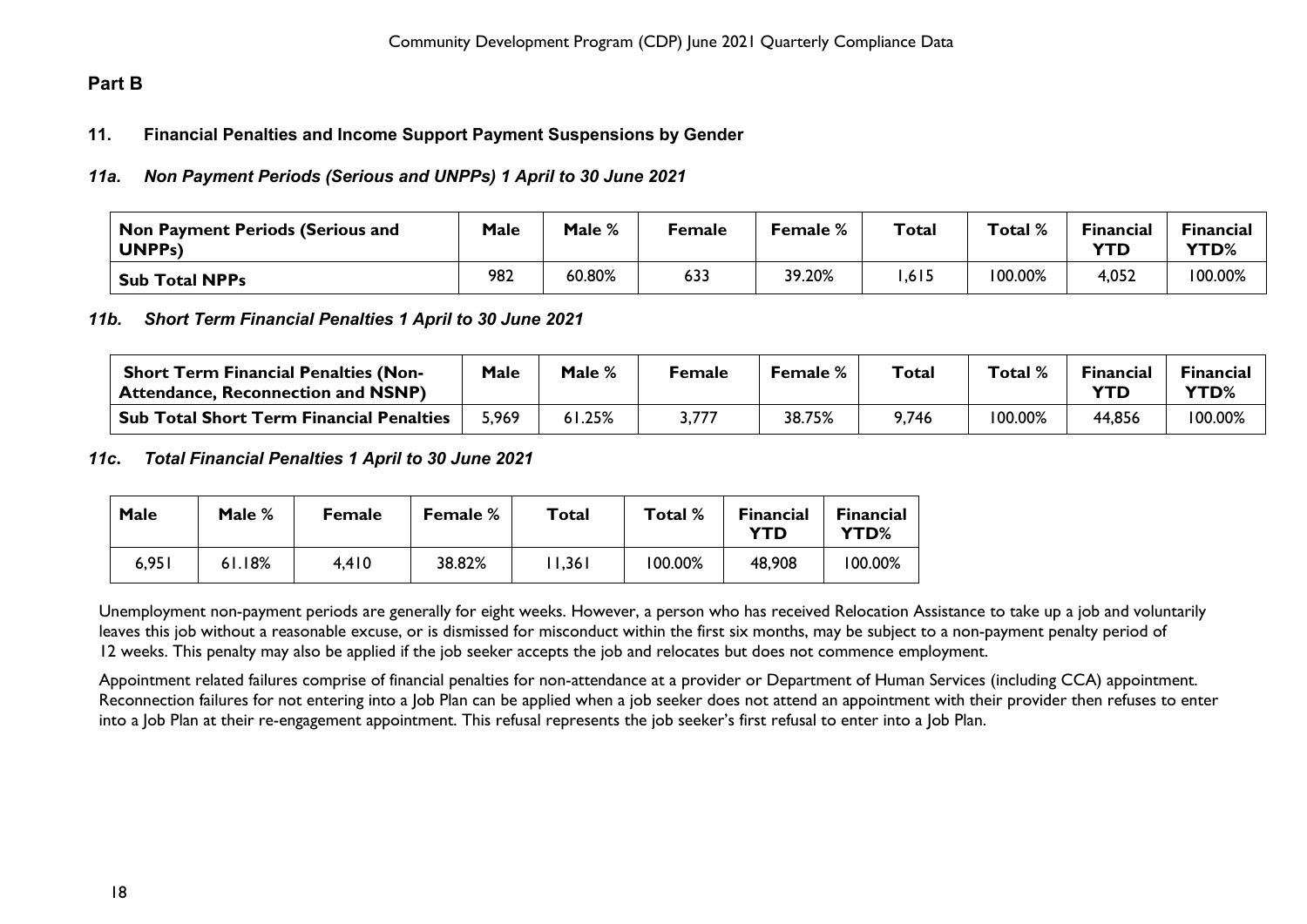#### <span id="page-19-0"></span>*11d. Income Support Payment Suspensions 1 April to 30 June 2021*

| Income Support payment suspensions                                   | <b>Male</b> | Male % | <b>Female</b> | Female % | Total  | Total % | <b>Financial</b><br><b>YTD</b> | <b>Financial</b><br><b>YTD%</b> |
|----------------------------------------------------------------------|-------------|--------|---------------|----------|--------|---------|--------------------------------|---------------------------------|
| Income support payment suspension -<br>non-attendance at appointment | 15,271      | 50.11% | 11,414        | 37.45%   | 26,685 | 87.56%  | 59,004                         | 80.73%                          |
| Income support payment suspension $-$<br>disengagement from activity | 2,268       | 44%.   | 524, ا        | 5.00%    | 3,792  | 12.44%  | 14,087                         | 19.27%                          |
| <b>Total Income Support payment</b><br>suspensions                   | 17,539      | 57.55% | 12,938        | 42.45%   | 30,477 | 100.00% | 73,091                         | 100.00%                         |

Income support payment suspensions are applied when a job seeker fails to attend an appointment with their employment services provider and a Non-Attendance Report is submitted, or when a job seeker disengages from an activity and their provider indicates on a No Show No Pay Participation Report that they wish to discuss this with the job seeker (noting that a*s* part of the Government's 2021-22 Budget announcements, from 12 May 2021 attending activities is no longer compulsory for CDP job seekers, meaning that non-attendance no longer attracts a penalty.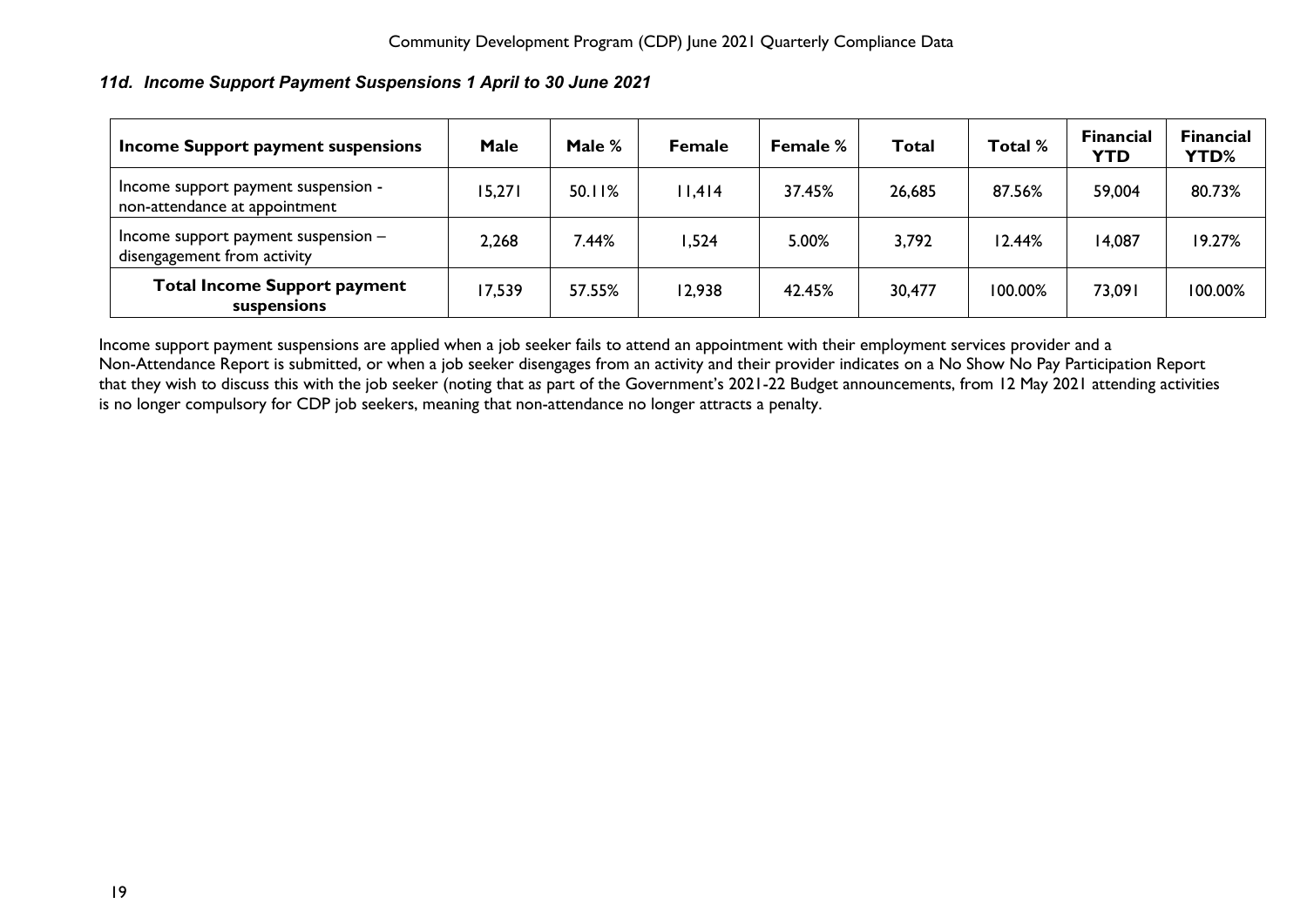### <span id="page-20-0"></span>**12. Financial Penalties and Income Support Payment Suspensions by Indigenous Status**

### <span id="page-20-1"></span>*12a. Non Payment Periods (Serious and UNPPs) 1 April to 30 June 2021*

| <b>Non Payment Periods (Serious and</b><br>UNPPs) | <b>Indigenous</b> | Indigenous<br>% | Non-<br><i>Indigenous</i> | Non-<br>Indigenous<br>$\mathsf{o}$ | <b>Total</b> | Total % | <b>Financial</b><br>YTD | Financial<br>YTD% |
|---------------------------------------------------|-------------------|-----------------|---------------------------|------------------------------------|--------------|---------|-------------------------|-------------------|
| <b>Sub Total NPPs</b>                             | NP                | <b>NP</b>       | <b>NP</b>                 | <b>NP</b>                          | ,615         | 100.00% | 4,052                   | 100.00%           |

#### <span id="page-20-2"></span>*12b. Short Term Financial Penalties 1 April to 30 June 2021*

| <b>Short Term Financial Penalties (Non-</b><br><b>Attendance, Reconnection and NSNP)</b> | Indigenous | Indigenous<br>% | Non-<br><i>Indigenous</i> | Non-<br>Indigenous | <b>Total</b> | Total % | <b>Financial</b><br><b>YTD</b> | <b>Financial</b><br><b>YTD%</b> |
|------------------------------------------------------------------------------------------|------------|-----------------|---------------------------|--------------------|--------------|---------|--------------------------------|---------------------------------|
| <b>Sub Total Short Term Financial</b><br><b>Penalties</b>                                | 9,609      | 98.59%          | 137                       | .41%               | 9,746        | 100.00% | 44,856                         | 100.00%                         |

### <span id="page-20-3"></span>*12c. Total Financial Penalties 1 April to 30 June 2021*

| Indigenous | Indigenous<br>% | Non-<br>Indigenous | Non-<br>Indigenous | Total  | Total %   | <b>Financial</b><br>YTD | <b>Financial</b><br><b>YTD%</b> |
|------------|-----------------|--------------------|--------------------|--------|-----------|-------------------------|---------------------------------|
| 1,215      | 98.71%          | 146                | .29%               | 11,361 | $100.0\%$ | 48,908                  | 100.00%                         |

Unemployment non-payment periods are generally for eight weeks. However, a person who has received Relocation Assistance to take up a job and voluntarily leaves this job without a reasonable excuse, or is dismissed for misconduct within the first six months, may be subject to a non-payment penalty period of 12 weeks. This penalty may also be applied if the job seeker accepts the job and relocates but does not commence employment.

Appointment related failures comprise of financial penalties for non-attendance at a provider or Department of Human Services (including CCA) appointment.

Reconnection failures for not entering into a lob Plan can be applied when a job seeker does not attend an appointment with their provider then refuses to enter into a Job Plan at their re-engagement appointment. This refusal represents the job seeker's first refusal to enter into a Job Plan.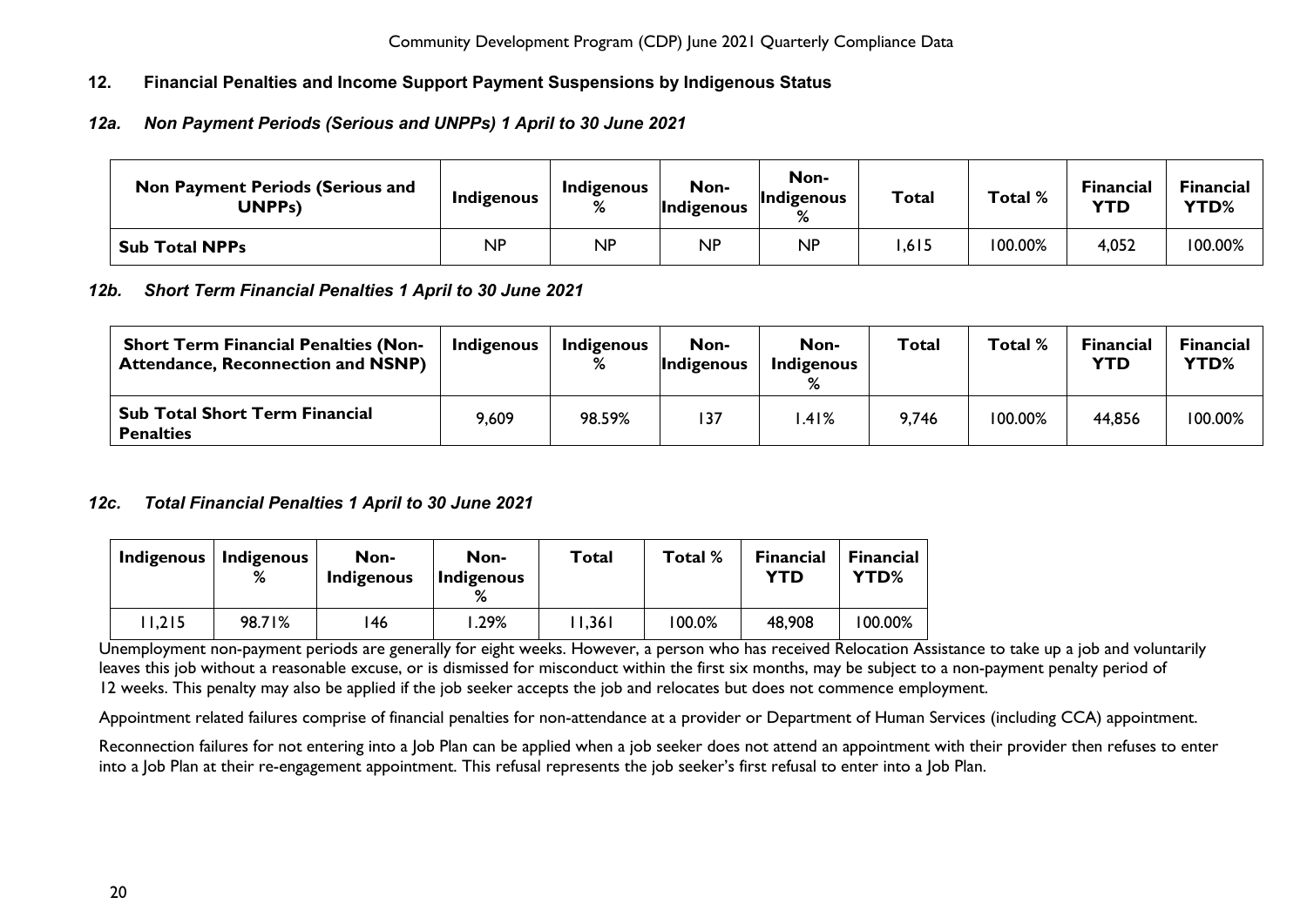| Income support payment suspensions                                   | Indigenous | Indigenous<br>℅ | Non-<br>Indigenous | Non-<br>Indigenous<br>% | <b>Total</b> | Total % | <b>Financial</b><br><b>YTD</b> | <b>Financial</b><br>YTD% |
|----------------------------------------------------------------------|------------|-----------------|--------------------|-------------------------|--------------|---------|--------------------------------|--------------------------|
| Income support payment suspension<br>- non-attendance at appointment | 24,817     | 81.43%          | 868, ا             | 6.13%                   | 26,685       | 87.56%  | 59,004                         | 80.73%                   |
| Income support payment suspension<br>- disengagement from activity   | 3,649      | 11.97%          | 143                | 0.47%                   | 3,792        | 12.44%  | 14,087                         | 19.27%                   |
| <b>Total Income Support payment</b><br>suspensions                   | 28,466     | 93.40%          | 2,011              | 6.60%                   | 30,477       | 100.00% | 73,091                         | 100.00%                  |

### <span id="page-21-0"></span>*12d. Income Support Payment Suspensions 1 April to 30 June 2021*

Income support payment suspensions are applied when a job seeker fails to attend an appointment with their employment services provider and a Non-Attendance Report is submitted, or when a job seeker disengages from an activity and their provider indicates on a No Show No Pay Participation Report that they wish to discuss this with the job seeker (noting that a*s* part of the Government's 2021-22 Budget announcements, from 12 May 2021 attending activities is no longer compulsory for CDP job seekers, meaning that non-attendance no longer attracts a penalty.

### <span id="page-21-1"></span>**13. Financial Penalties and Income Support Payment Suspensions by Age Group**

### <span id="page-21-2"></span>*13a. Non Payment Periods (Serious and UNPPs) 1 April to 30 June 2021*

| Non Payment Periods (Serious and<br>UNPP <sub>S</sub> ) | <b>Under</b> | $-30$<br>21 | $31 - 40$       | 41<br>$-54$ | 55 + | Total | <b>Financial</b><br><b>YTD</b> | <b>Financial</b><br>YTD% |
|---------------------------------------------------------|--------------|-------------|-----------------|-------------|------|-------|--------------------------------|--------------------------|
| <b>Sub Total NPPs</b>                                   | 200          | 670         | 47 <sub>I</sub> | 252         | 22   | ,615  | 4,052                          | 100.00%                  |

### <span id="page-21-3"></span>*13b. Short Term Financial Penalties 1 April to 30 June 2021*

| <b>Short Term Financial Penalties (Non-</b><br><b>Attendance, Reconnection and NSNP)</b> | Under | $21 - 30$ | $31 - 40$ | $41 - 54$ | $55 +$ | Total | <b>Financial</b><br>YTD | <b>Financial</b><br>YTD% |
|------------------------------------------------------------------------------------------|-------|-----------|-----------|-----------|--------|-------|-------------------------|--------------------------|
| Sub Total Short Term Financial<br><b>Penalties</b>                                       | .415  | 3,697     | 2,772     | ,709      | 153    | 9,746 | 44,856                  | 100.00%                  |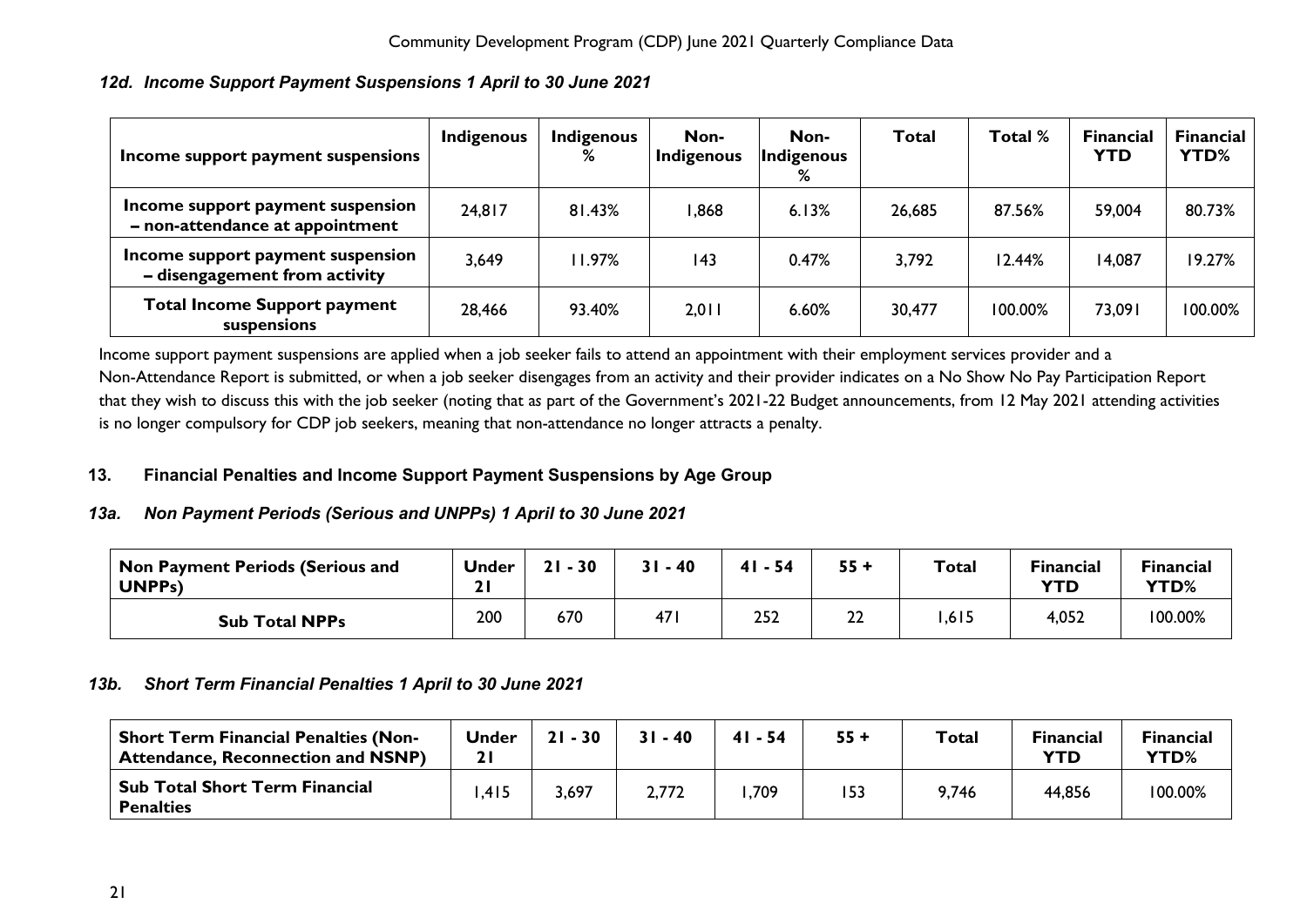#### <span id="page-22-0"></span>*13c. Total Financial Penalties 1 April to 30 June 2021*

| Under 21 | $21 - 30$ | $31 - 40$ | $41 - 54$ | $55 +$ | Total | <b>Financial</b><br><b>YTD</b> | <b>Financial</b><br>YTD% |
|----------|-----------|-----------|-----------|--------|-------|--------------------------------|--------------------------|
| 1,615    | 4,367     | 3,243     | ا 96. ا   | 175    | 1,36  | 48,908                         | 100.00%                  |

Unemployment non-payment periods are generally for eight weeks. However, a person who has received Relocation Assistance to take up a job and voluntarily leaves this job without a reasonable excuse, or is dismissed for misconduct within the first six months, may be subject to a non-payment penalty period of 12 weeks. This penalty may also be applied if the job seeker accepts the job and relocates but does not commence employment.

Appointment related failures comprise of financial penalties for non-attendance at a provider or Department of Human Services (including CCA) appointment.

Reconnection failures for not entering into a Job Plan can be applied when a job seeker does not attend an appointment with their provider then refuses to enter into a Job Plan at their re-engagement appointment. This refusal represents the job seeker's first refusal to enter into a Job Plan.

#### <span id="page-22-1"></span>*13d. Income Support Payment Suspensions 1 April to 30 June 2021*

| <b>Income Support Payment Suspensions</b>                            | <b>Under</b><br>21 | $21 - 30$ | $31 - 40$ | $41 - 54$ | $55 +$ | <b>Total</b> | <b>Financial</b><br><b>YTD</b> | <b>Financial</b><br><b>YTD%</b> |
|----------------------------------------------------------------------|--------------------|-----------|-----------|-----------|--------|--------------|--------------------------------|---------------------------------|
| Income Support Payment Suspension -non-<br>attendance at appointment | 4,011              | 8,149     | 6,896     | 5,976     | .653   | 26,685       | 59,004                         | 80.73%                          |
| Income Support Payment Suspension -<br>disengagement from activity   | 514                | ,376      | 880,1     | 738       | 76     | 3,792        | 14,087                         | 19.27%                          |
| <b>Total Income Support Payment</b><br><b>Suspensions</b>            | 4,525              | 9,525     | 7,984     | 6,714     | ,729   | 30,477       | 73,091                         | 100.00%                         |

Income support payment suspensions are applied when a job seeker fails to attend an appointment with their employment services provider and a Non-Attendance Report is submitted. Up until 12 May 2021 they also applied when a job seeker disengages from an activity and their provider indicates on a No Show No Pay Participation Report that they wish to discuss this with the job seeker. From 12 May 2021 when CDP mutual obligation requirements were changed, penalties no longer applied for job seekers failing to attend an activity.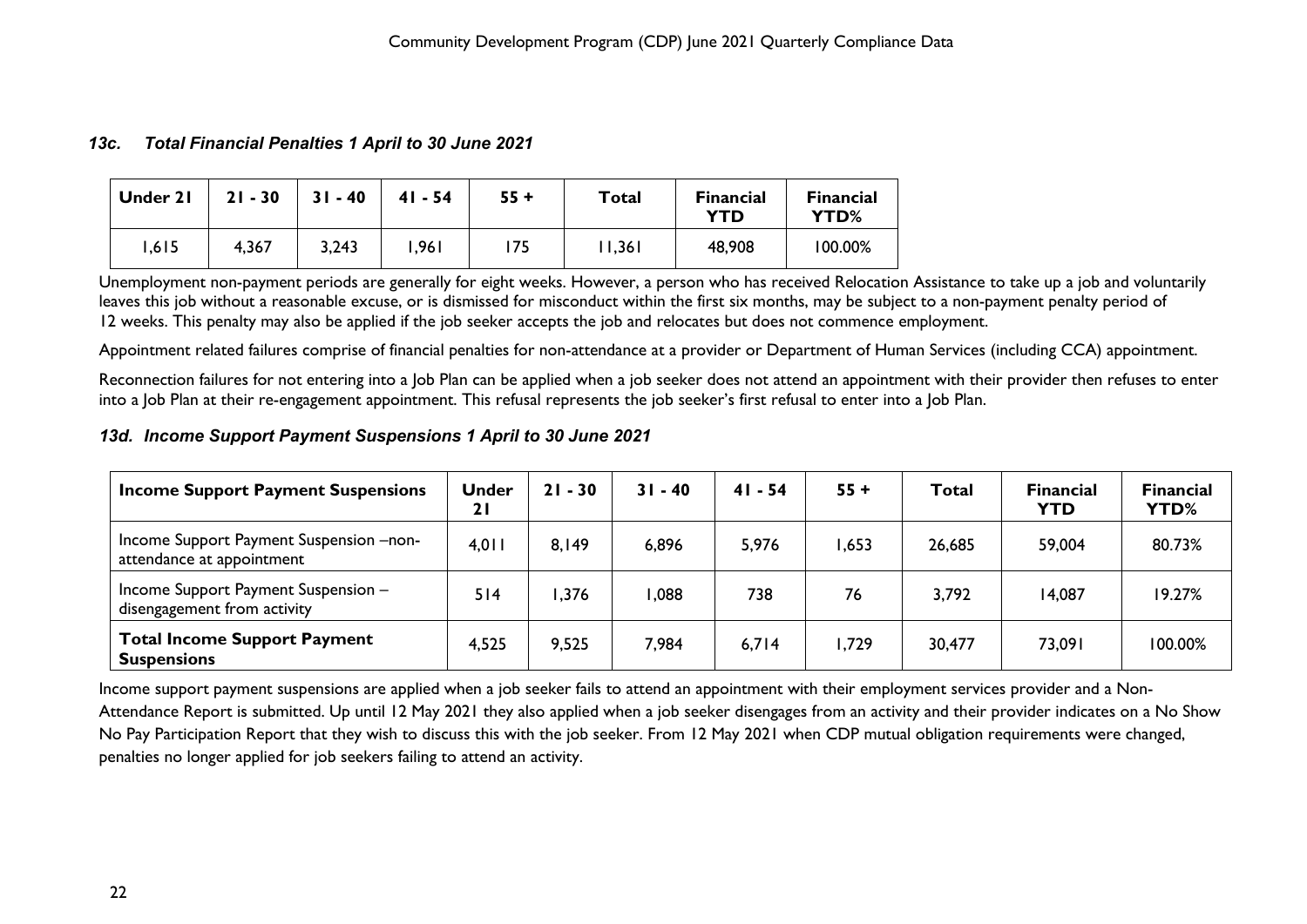### <span id="page-23-0"></span>**14. Financial Penalties and Income Support Payment Suspensions by Allowance Types**

### <span id="page-23-1"></span>*14a. Non Payment Periods (Serious and UNPPs) 1 April to 30 June 2021*

| <b>Non Payment Periods (Serious Failure</b><br>and UNPP) | JSP^ | <b>YAL</b> | <b>PPS</b> | Not on<br>allowance | Total | <b>Financial</b><br>YTD | <b>Financial</b><br>YTD% |
|----------------------------------------------------------|------|------------|------------|---------------------|-------|-------------------------|--------------------------|
| <b>Sub Total NPPs</b>                                    | .342 | <b>NP</b>  | <b>NP</b>  | <b>NP</b>           | ,615  | 4,052                   | 100.00%                  |

a. ^ Due to the small number of Activity Tested recipients of Special Benefit (SpB), these job seekers are included under the JobSeeker Payment (JSP) column**.**

#### <span id="page-23-2"></span>*14b. Short Term Financial Penalties 1 April to 30 June 2021*

| <b>Short Term Financial Penalties (Non-</b><br><b>Attendance, Reconnection and NSNP)</b> | <b>ISP^</b> | <b>YAL</b> | <b>PPS</b> | Not on<br> allowance | Total | <b>Financial</b><br>YTD | Financial<br>YTD% |
|------------------------------------------------------------------------------------------|-------------|------------|------------|----------------------|-------|-------------------------|-------------------|
| <b>Sub Total Short Term Financial</b><br><b>Penalties</b>                                | 7,823       | .780       | 143        |                      | 9,746 | 44,856                  | 100.00%           |

a. <sup>^</sup> Due to the small number of Activity Tested recipients of Special Benefit (SpB), these job seekers are included under the JobSeeker Payment (JSP) column.

#### <span id="page-23-3"></span>*14c. Total Financial Penalties 1 April to 30 June 2021*

| <b>ISP^</b> | <b>YAL</b> | <b>PPS</b> | Not on<br>allowance | Total | <b>Financial</b><br>YTD | <b>Financial</b><br>YTD% |
|-------------|------------|------------|---------------------|-------|-------------------------|--------------------------|
| 9,165       | 2,039      | .57        | 0                   | 1,361 | 48,908                  | 100.00%                  |

a. <sup>^</sup> Due to the small number of Activity Tested recipients of Special Benefit (SpB), these job seekers are included under the JobSeeker Payment (JSP) column**.**

Unemployment non-payment periods are generally for eight weeks. However, a person who has received Relocation Assistance to take up a job and voluntarily leaves this job without a reasonable excuse, or is dismissed for misconduct within the first six months, may be subject to a non-payment penalty period of 12 weeks. This penalty may also be applied if the job seeker accepts the job and relocates but does not commence employment.

Appointment related failures comprise of financial penalties for non-attendance at a provider or Department of Human Services (including CCA) appointment.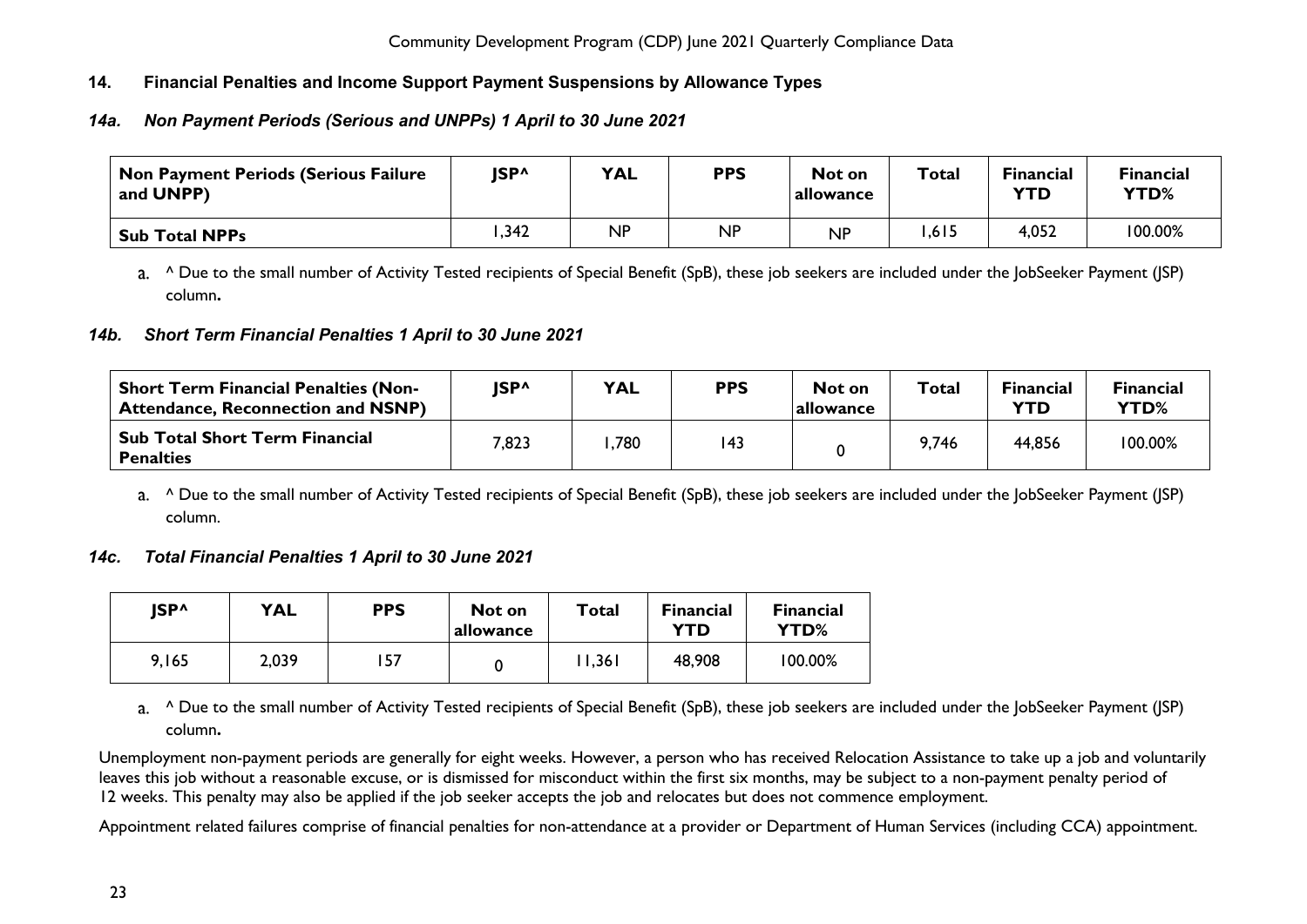Reconnection failures for not entering into a Job Plan can be applied when a job seeker does not attend an appointment with their provider then refuses to enter into a Job Plan at their re-engagement appointment. This refusal represents the job seeker's first refusal to enter into a Job Plan.

#### <span id="page-24-0"></span>*14d. Income Support Payment Suspensions 1 April to 30 June 2021*

| Income Support payment suspensions                                    | JSP^   | <b>YAL</b> | <b>PPS</b> | <b>Total</b> | <b>Financial YTD</b> | <b>Financial</b><br>YTD% |
|-----------------------------------------------------------------------|--------|------------|------------|--------------|----------------------|--------------------------|
| Income support payment suspension - non-<br>attendance at appointment | 21,646 | 4,834      | 205        | 26,685       | 59,004               | 80.73%                   |
| Income support payment suspension $-$<br>disengagement from activity  | 3,128  | 643        | 21         | 3,792        | 14,087               | 19.27%                   |
| <b>Total Income Support payment</b><br>suspensions                    | 24,774 | 5,477      | 226        | 30,477       | 73,091               | $100.00\%$               |

a. <sup>^</sup> Due to the small number of Activity Tested recipients of Special Benefit (SpB), these job seekers are included under the JobSeeker Payment (JSP) column**.**

Income support payment suspensions are applied when a job seeker fails to attend an appointment with their employment services provider and a Non-Attendance Report is submitted. Up until 12 May 2021 they also applied when a job seeker disengages from an activity and their provider indicates on a No Show No Pay Participation Report that they wish to discuss this with the job seeker. From 12 May 2021 when CDP mutual obligation requirements were changed, penalties no longer applied for job seekers failing to attend an activity.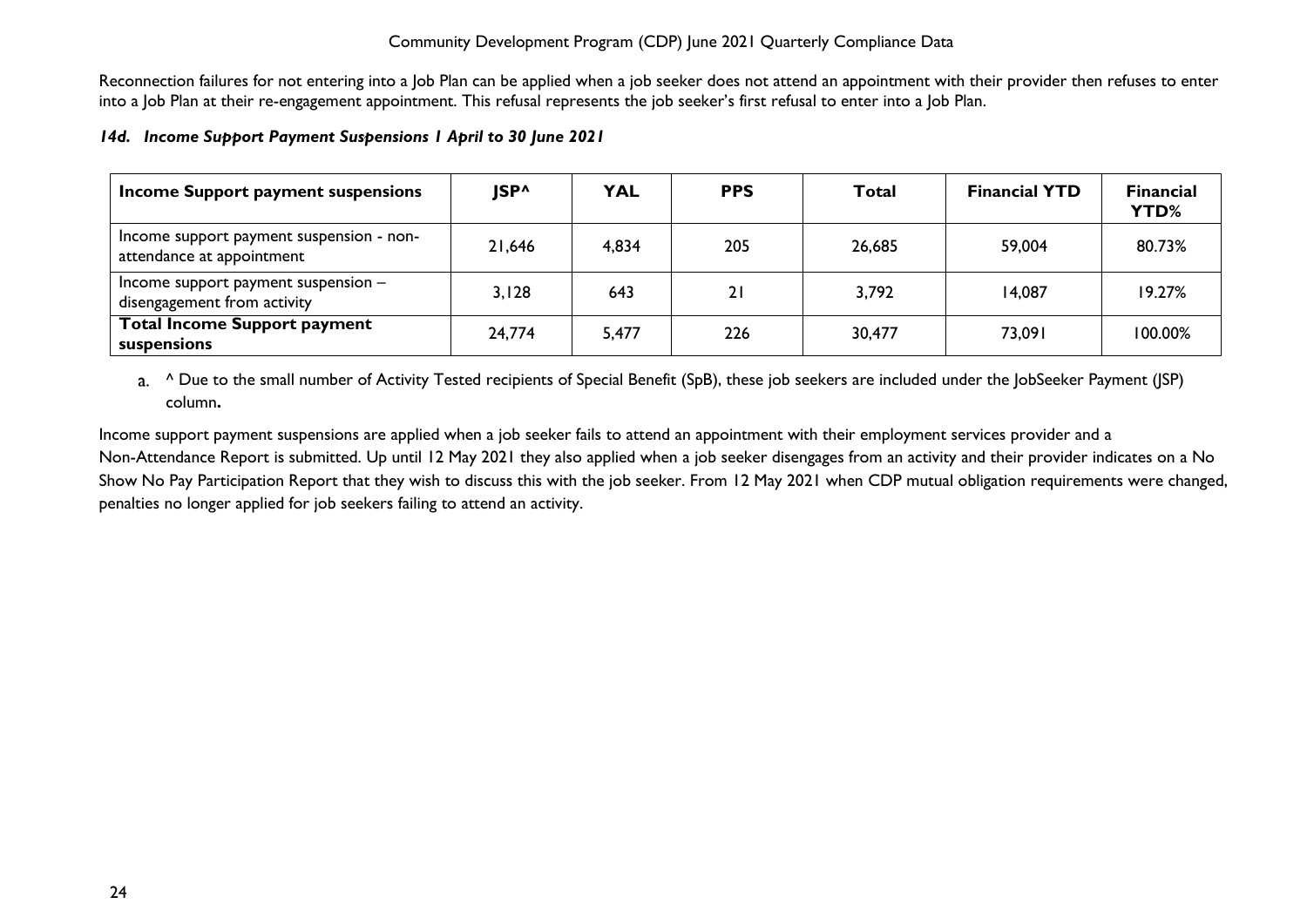- <span id="page-25-0"></span>**15. Financial Penalties and Income Support Payment Suspensions by Employment Services**
- <span id="page-25-1"></span>*15a. Non Payment Periods (Serious and UNPPs) 1 April to 30 June 2021*

| <b>Non Payment Periods (Serious and</b> | <b>CDP</b> | <b>Financial</b> | <b>Financial</b> |
|-----------------------------------------|------------|------------------|------------------|
| UNPP <sub>s</sub> )                     | Total      | YTD              | YTD%             |
| <b>Sub Total NPPs</b>                   | 1.615      | 4.052            | 100.00%          |

#### <span id="page-25-2"></span>*15b. Short Term Financial Penalties 1 April to 30 June 2021*

| <b>Short Term Financial Penalties (Non-</b>               | <b>CDP</b> | <b>Financial</b> | <b>Financial</b> |
|-----------------------------------------------------------|------------|------------------|------------------|
| <b>Attendance, Reconnection and NSNP)</b>                 | Total      | YTD              | YTD%             |
| <b>Sub Total Short Term Financial</b><br><b>Penalties</b> | 9.746      | 44.856           | 100.00%          |

#### <span id="page-25-3"></span>*15c. Total Financial Penalties 1 April to 30 June 2021*

| <b>CDP</b> | <b>Financial</b> | <b>Financial</b> |
|------------|------------------|------------------|
| Total      | YTD              | YTD%             |
| 11.361     | 48,908           | 100.00%          |

Unemployment non-payment periods are generally for eight weeks. However, a person who has received Relocation Assistance to take up a job and voluntarily leaves this job without a reasonable excuse, or is dismissed for misconduct within the first six months, may be subject to a non-payment penalty period of 12 weeks. This penalty may also be applied if the job seeker accepts the job and relocates but does not commence employment.

Appointment related failures comprise of financial penalties for non-attendance at a provider or Department of Human Services (including CCA) appointment.

Reconnection failures for not entering into a Job Plan can be applied when a job seeker does not attend an appointment with their provider then refuses to enter into a Job Plan at their re-engagement appointment. This refusal represents the job seeker's first refusal to enter into a Job Plan.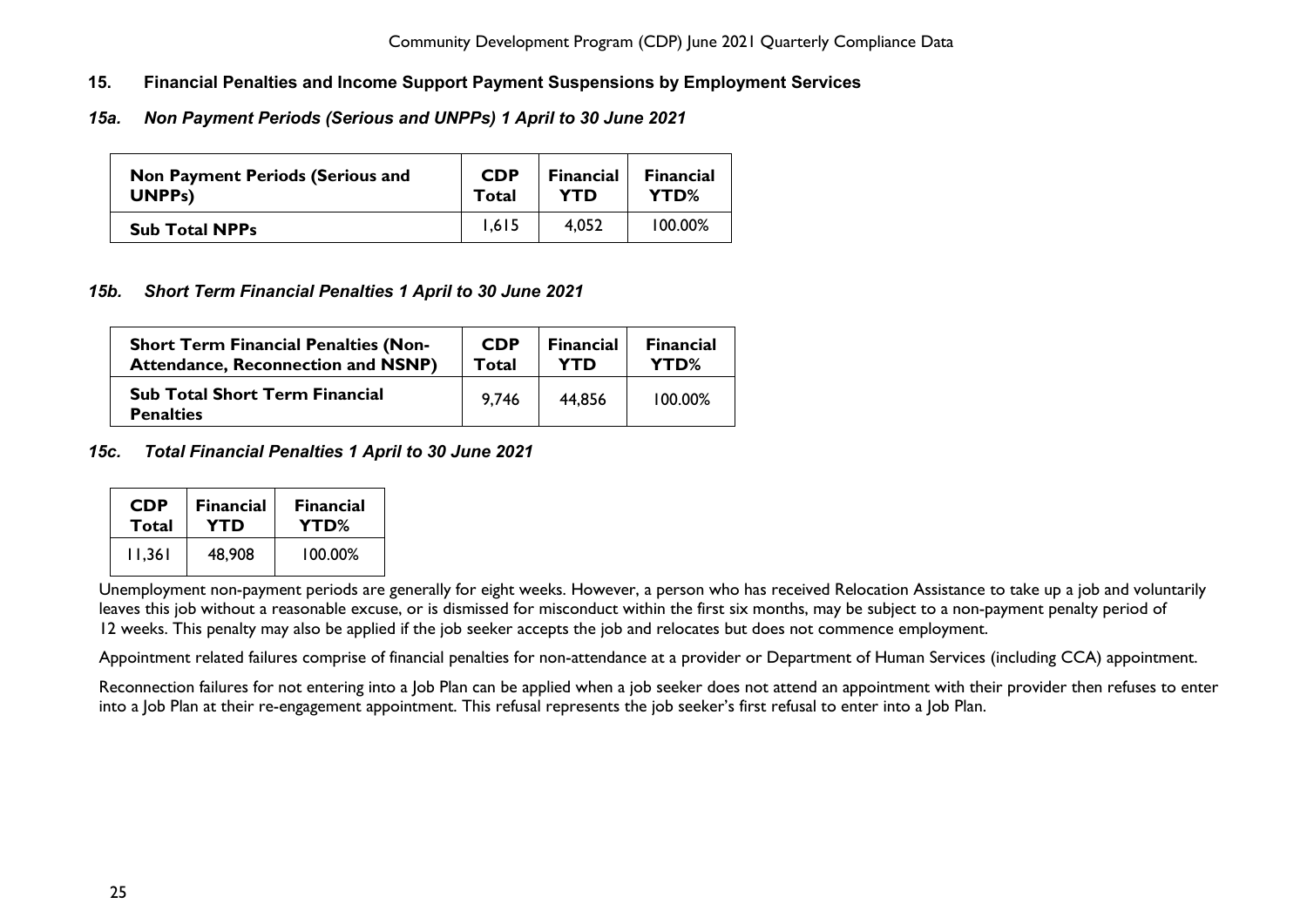<span id="page-26-0"></span>*15d. Income Support Payment Suspensions 1 April to 30 June 2021*

| <b>Income Support payment suspensions</b>                             | <b>CDP</b><br>Total | <b>Financial</b><br><b>YTD</b> | <b>Financial</b><br><b>YTD%</b> |
|-----------------------------------------------------------------------|---------------------|--------------------------------|---------------------------------|
| Income support payment suspension - non-<br>attendance at appointment | 26,685              | 59,004                         | 80.73%                          |
| Income support payment suspension -<br>disengagement from activity    | 3,792               | 14,087                         | 19.27%                          |
| <b>Total Income Support payment</b><br>suspensions                    | 30,477              | 73,091                         | 100.00%                         |

Income support payment suspensions are applied when a job seeker fails to attend an appointment with their employment services provider and a Non-Attendance Report is submitted. Up until 12 May 2021, they also applied when a job seeker disengages from an activity and their provider indicates on a No Show No Pay Participation Report that they wish to discuss this with the job seeker. From 12 May 2021 when CDP mutual obligation requirements were changed, penalties no longer applied for job seekers failing to attend an activity.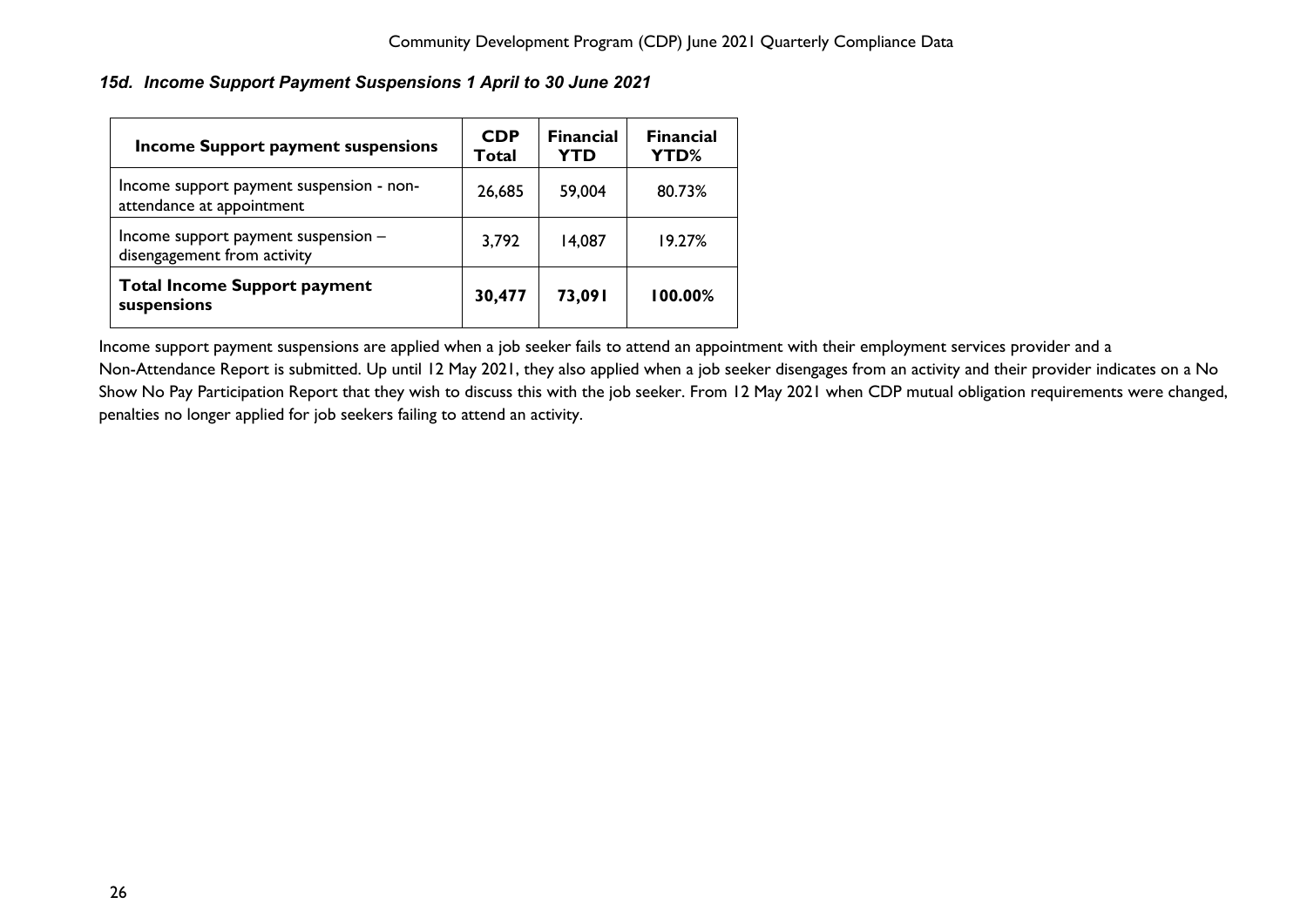## <span id="page-27-0"></span>**Glossary**

Active job seekers – job seekers on activity-tested income support payments that are currently active in employment services. These job seekers meet their mutual obligation requirements for income support through activities such as: attending provider appointments and looking for work. Note that as part of the Government's 2021-22 Budget announcements, from 12 May 2021, attending activities as part of a job plan is no longer part of a job seeker's mutual obligation requirements and is undertaken on a voluntary basis.

**Approved activity** – job seekers fully meeting their activity test requirements through doing a sufficient amount of approved activities, such as part-time work or education, for a specified period (e.g. Principal Carer Parents undertaking 30 hours a fortnight of paid work and/or study) – noting that as part of the Government's 2021-22 Budget announcements, from 12 May 2021, attending such activities is no longer part of a CDP job seeker's mutual obligation requirements and is undertaken on a voluntary basis. These job seekers do not have to use employment services for the period they are doing a sufficient amount of approved activity or activities

**Caring responsibilities** – means that Services Australia Services Australia determined the job seeker had caring responsibilities preventing them from complying with the requirement (for example, caring for a sick dependant or relative).

**Comprehensive Compliance Assessment (CCA)** – must be conducted before a job seeker can have a penalty applied for persistent non-compliance. A CCA is conducted where a job seeker has:

- three (3) applied failures as a result of failing to attend an appointment, enter into a Job Plan or satisfactorily meet their Job Search Requirement within a six month period; or
- three (3) days of applied No Show No Pay penalties, within a six month period.

A CCA can also be requested at any time by either an employment services provider or the Services Australia if a job seeker is failing to meet their activity test requirements to determine why the job seeker is failing to meet their requirements.

**Compliance Activity** – the non-payment period was waived due to the job seeker agreeing to undertake a Compliance Activity involving weekly participation.

**Connection Failures** occur when a job seeker, without reasonable excuse:

- does not attend an initial appointment with a third party provider (e.g. a Work for the Dole host organisation or training provider not an employment services provider);
- refuses to enter into a Job Plan;
- fails to meet a job search requirement in their Job Plan.

Job seekers do not incur financial penalties if they have a Connection Failure applied.

**Cultural / language issues** – means that the Services Australia has determined cultural diversity, language, literacy or numeracy issues prevented the job seeker from being able to understand or comply with the requirement. The impact of these factors must be considered by decision-makers in setting requirements and determining failures.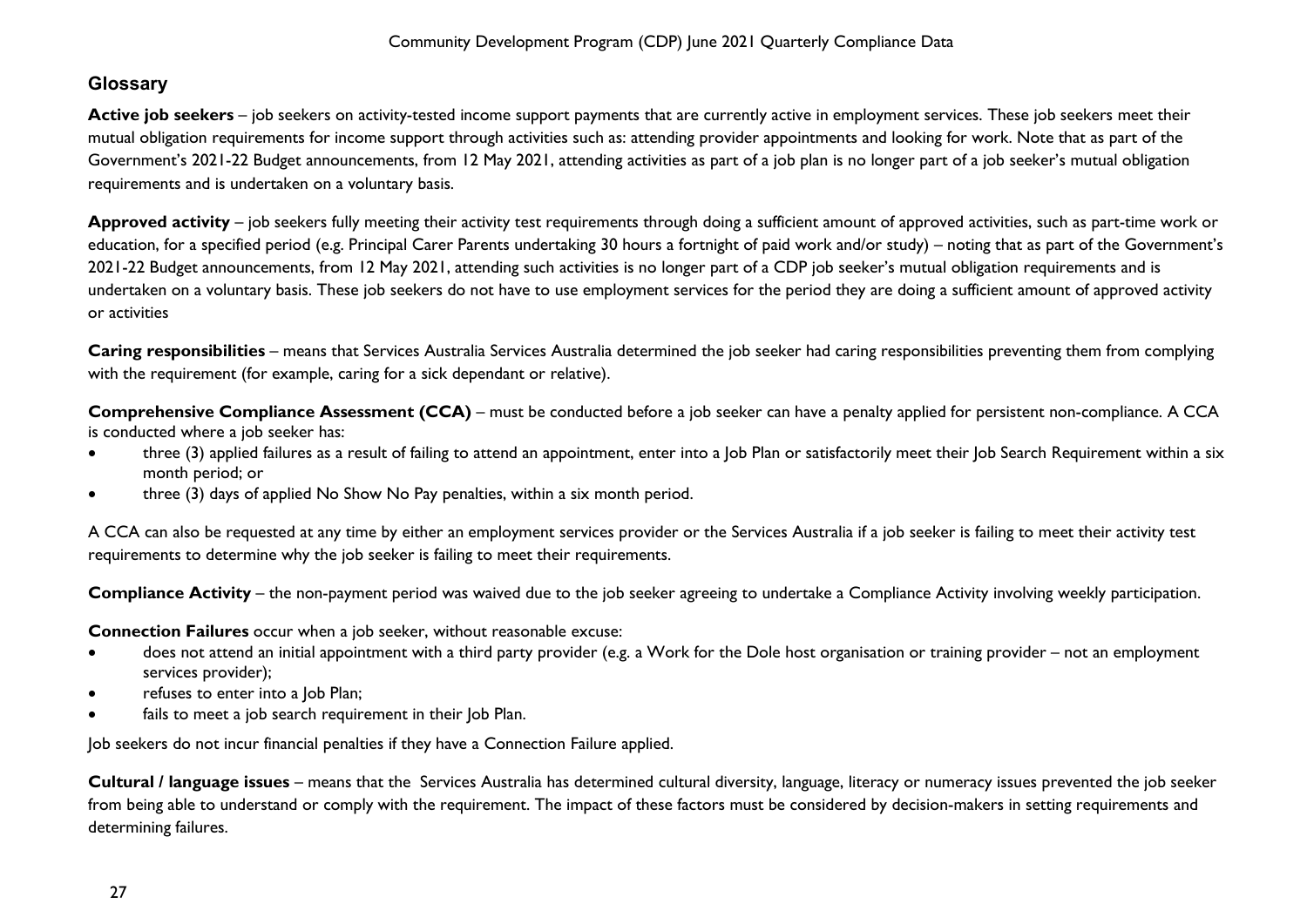**Discretion** – means that the provider considers the job seeker did not have a reasonable excuse for not attending the appointment but they have nonetheless decided not to submit a Non-Attendance Report to the Services Australia and are instead using another method to re-engage the job seeker (e.g. booking a new appointment for the job seeker).

**Explanatory Notes –** this document can be found on the Department of Education, Skills and Employment website and provides further information on job seeker compliance penalties.

Failure to attend activity – means failure to attend an activity specified as a compulsory term in a Job Plan, noting that as part of the Government's 2021-22 Budget announcements, from 12 May 2021 CDP job seekers became able to attend activities on a voluntary basis.

**Financial Hardship** – means that the non-payment period was waived due to the job seeker being unable to undertake a Compliance Activity and having liquid assets below a specified amount.

**Financial Penalties** – a job seeker can incur a non-payment period for persistent and wilful non-compliance or for refusing an offer of suitable work, for voluntarily leaving work or being dismissed for misconduct. A No Show No Pay penalty can be applied for failing to attend activities within the Job Plan, or for failing to attend a job interview. A reconnection penalty can be applied for failing to attend a reconnection appointment, or for failing to return a satisfactory Job Seeker Diary.

**Foreseeable or unacceptable activity prevented compliance** – the job seeker claimed to have been undertaking other acceptable activities at the time of the requirement, such as a legal commitment (e.g. attending court), attending a job interview or working. If a failure is applied in these circumstances it means the decision-maker was not satisfied that the timing of the other activity would have prevented attendance at the appointment or activity or the decision maker did not believe the other activity occurred. In the case of a job seeker claiming to have been working, it may mean that the job seeker did not provide evidence to verify this or declare any earnings.

**Homelessness** – means that the Services Australia determined a job seeker's homelessness prevented the job seeker from being able to comply with the requirement.

**Income Support Payment suspensions** – are applied when a job seeker fails to attend an appointment with their employment provider or when a provider advises the Services Australia that a job seeker has disengaged from an activity. As payment is restored once the job seeker attends a re-engagement appointment, payment suspension is not a failure or financial penalty under the compliance framework. A failure and/or penalty may be separately applied where Services Australia determines that the job seeker had no reasonable excuse for their non-attendance or failed to give prior notice of a reasonable excuse when it was reasonable to expect them to do so.

**Invalid reason** – means that the provider considers the job seeker did not have a reasonable excuse for not attending the appointment, or they have been unable to make contact with the job seeker. If a provider records a result of 'invalid reason', they will submit a Non-Attendance Report to Services Australia. Where the Non-Attendance Report is not successfully submitted to Services Australia, the 'invalid' reason result will be automatically updated to a 'discretion' result.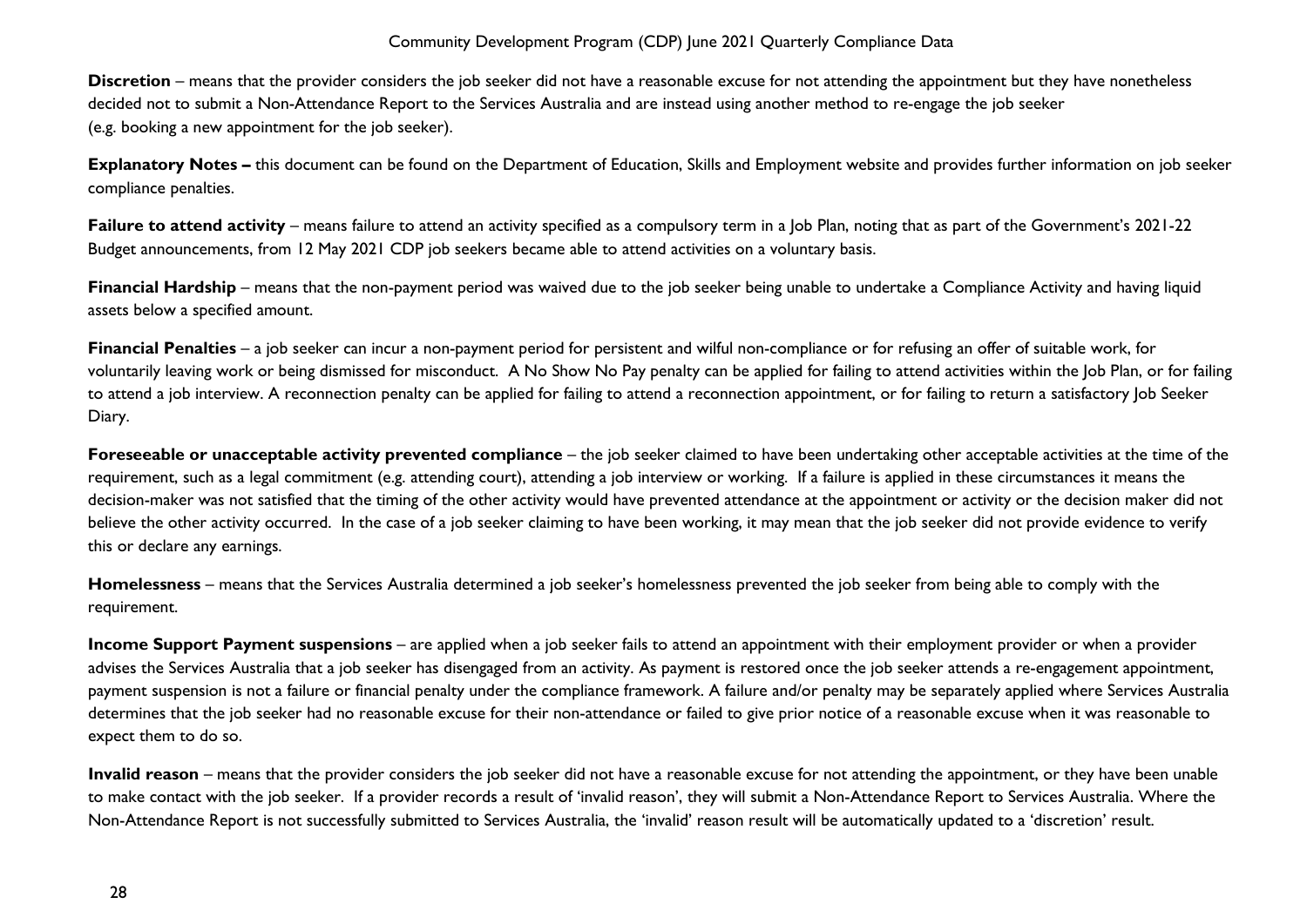**Job seeker chose not to participate** – the job seeker did not want to attend an appointment or activity because the time was not convenient for the job seeker, because the job seeker did not see value in attending or because they indicated that they did not care whether they attended or not.

**Job seeker considered work offered was unsuitable** – the job seeker failed to attend a job interview because, for example, they did not like the prospective job, did not think they would have the necessary skills or did not think it would pay enough. Before applying a failure in these circumstances, Services Australia decision-makers are required under social security law to ensure, among other things, that the prospective job met the applicable statutory conditions relating to wages and conditions and that the job seeker had the skills to do the work or would have been given appropriate training by the employer to enable them to do the work.

**Job seeker denied being notified** – the job seeker believed they were not notified of the requirement. Services Australia must be satisfied that the job seeker was properly notified of their requirement before a failure can be applied. In these cases, Services Australia was satisfied that this had occurred and found no reason to accept the job seeker's explanation.

**Job seeker error** – the job seeker got the time or date of a requirement wrong, they slept in or forgot to attend.

**Job seeker had reasonable excuse** – means that Services Australia determined the job seeker had a reasonable excuse for failing to comply with the requirement and therefore a Participation Failure should not be applied.

**JSCI – Eligible for higher stream** – means a job seeker had their JSCI updated and the outcome of the JSCI was for the job seeker to be referred to a higher stream of service in the jobactive system. As the CDP does not stream job seekers, this does not apply to CDP job seekers.

**JSCI** - **Referral for ESAt** – means a job seeker had their JSCI updated and the outcome of the JSCI was for the job seeker to be referred to an Employment Services Assessment. Employment Services Assessments superseded Job Capacity Assessments from 1 April 2011.

**Manageable or unproven medical issue** – the job seeker indicated a medical condition prevented their attendance, but their explanation was not accepted as reasonable. This will generally be because the job seeker did not appear ill or provide evidence of their illness, or where evidence was provided but the condition was manageable and should not have prevented attendance at the time of the appointment or activity. This category also covers situations where the excuse relates to substance or alcohol use or mental health issues but where the decision-maker has determined that in this instance the person's condition would not have prevented compliance.

Medical reason A – means that Services Australia determined a medical reason prevented the job seeker from complying with the requirement but the job seeker did not provide specific evidence relating to this particular incident. Included in this category are instances where the job seeker had previously provided evidence of the medical condition or it was not considered reasonable or necessary for the job seeker to attend a doctor.

Medical reason B – means that Services Australia determined a medical reason prevented the job seeker from complying with the requirement and the job seeker provided specific evidence relating to the particular incident.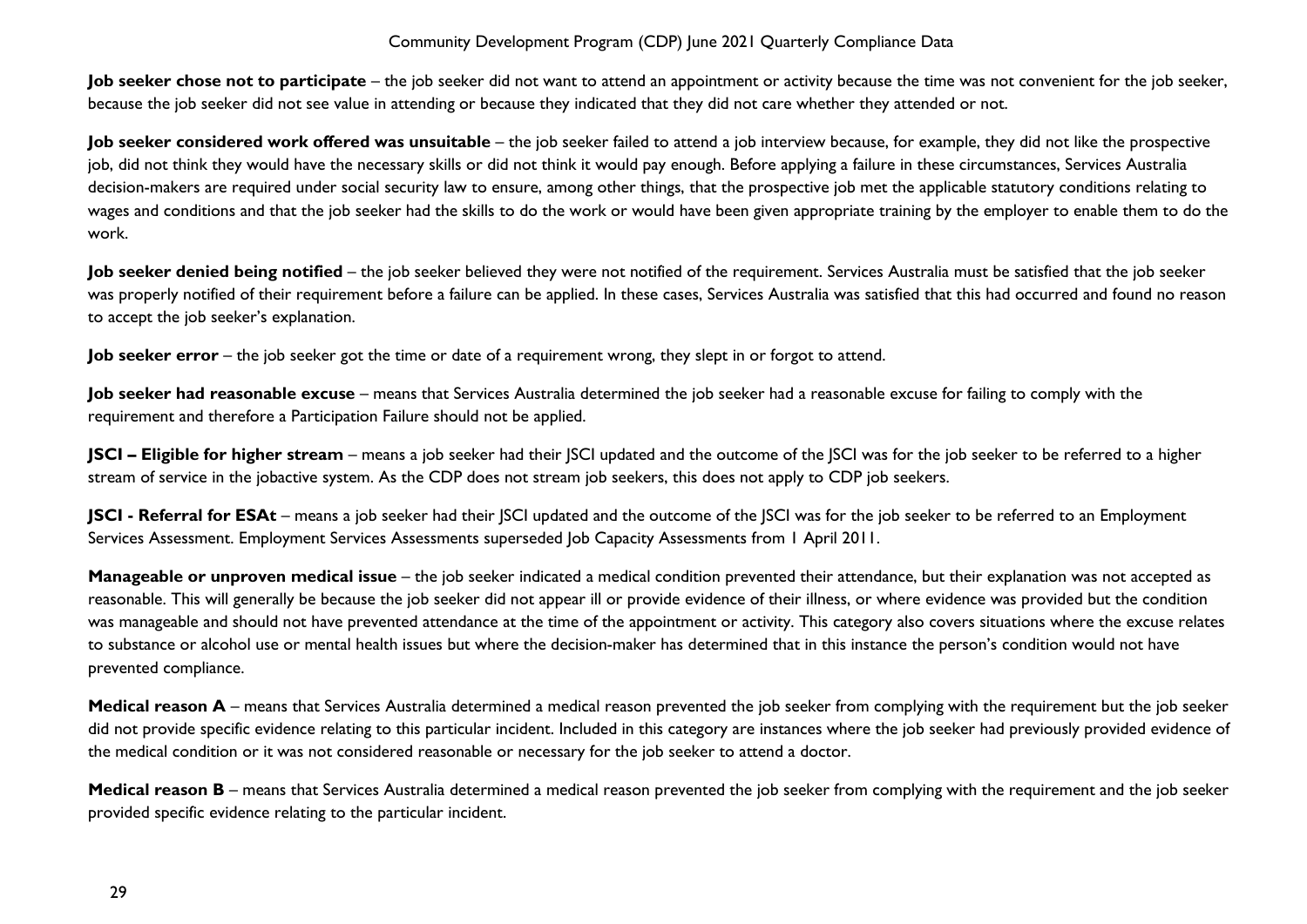**Nature of requirements** – means that Services Australia determined the requirement with which the job seeker did not comply was not reasonable or appropriate to the circumstances of the job seeker. This includes, for example, where a job seeker was referred to an unsuitable activity, where attendance required an unreasonable travel distance or where a job did not meet minimum work conditions or enable a job seeker to arrange or access childcare.

**Non-Attendance Failure** – is applied when a job seeker has no reasonable excuse for not attending their initial appointment or fails to give prior notice of a reasonable excuse if it was reasonable to expect them to do so. A Non-Attendance Failure results in a loss of one-tenth of the job seeker's fortnightly income support payment for each business day for the day the job seeker was notified until the day the job seeker attends.

**Non-Attendance Report** – is submitted by an employment services provider when a job seeker fails to attend a regular provider appointment. The Non-Attendance Report replaced the Connection Failure Participation Report which was used to report this type of non-attendance from 1 July 2014.

**No change in Employment Services Program or Stream** – means there has been no recommendation to change the job seeker's Employment Services Program or Stream. CCAs in this category can recommend one or more outcomes that can be undertaken or arranged by the job seeker's current provider or they may not recommend any particular action.

**No Outcomes** – there were no outcomes or other action recommended by Services Australia as part of the CCA. This means that Services Australia specialist officer who conducted the CCA found that the job seeker had no barriers to participation that warranted a specific sort of intervention but that there were insufficient grounds to determine that the job seeker had been persistently and deliberately non-compliant.

**No reason offered** – the job seeker did not offer a reason for their non-attendance.

No Show No Pay Failure – may be applied if the job seeker has failed to either attend or behave appropriately at an activity in the Job Plan, or attend or behave appropriately at a job interview with a prospective employer. Following an investigation by Services Australia into the non-compliance, the job seeker may lose onetenth of their fortnightly income support payment for every day they do not participate and did not have a reasonable excuse. Note that this requirement changed as a result of Government's 2021-22 Budget announcements, whereby from 12 May 2021 CDP job seekers' attendance at activities became voluntary.

**Notifying requirements** – means that Services Australia determined the job seeker did not receive notification, was not notified correctly or was not given enough time to meet their requirement. This includes, for example, instances where mail may have gone astray or the job seeker had no permanent residence for mail to be sent to.

**Number of job seekers with a Vulnerability Indicator** – means job seekers who, at the end of the quarter, had one or more Vulnerability Indicators on their record.

**Other** – includes all other Participation Reports or Provider Appointment Reports rejected on the grounds that the job seeker had a reasonable excuse for not complying (for example, a police restriction, community service order or legal appointment).

**Other acceptable activity** – means that Services Australia determined the job seeker was participating in an activity that made it acceptable not to meet the requirement (for example, undertaking paid work, attending an interview, etc.).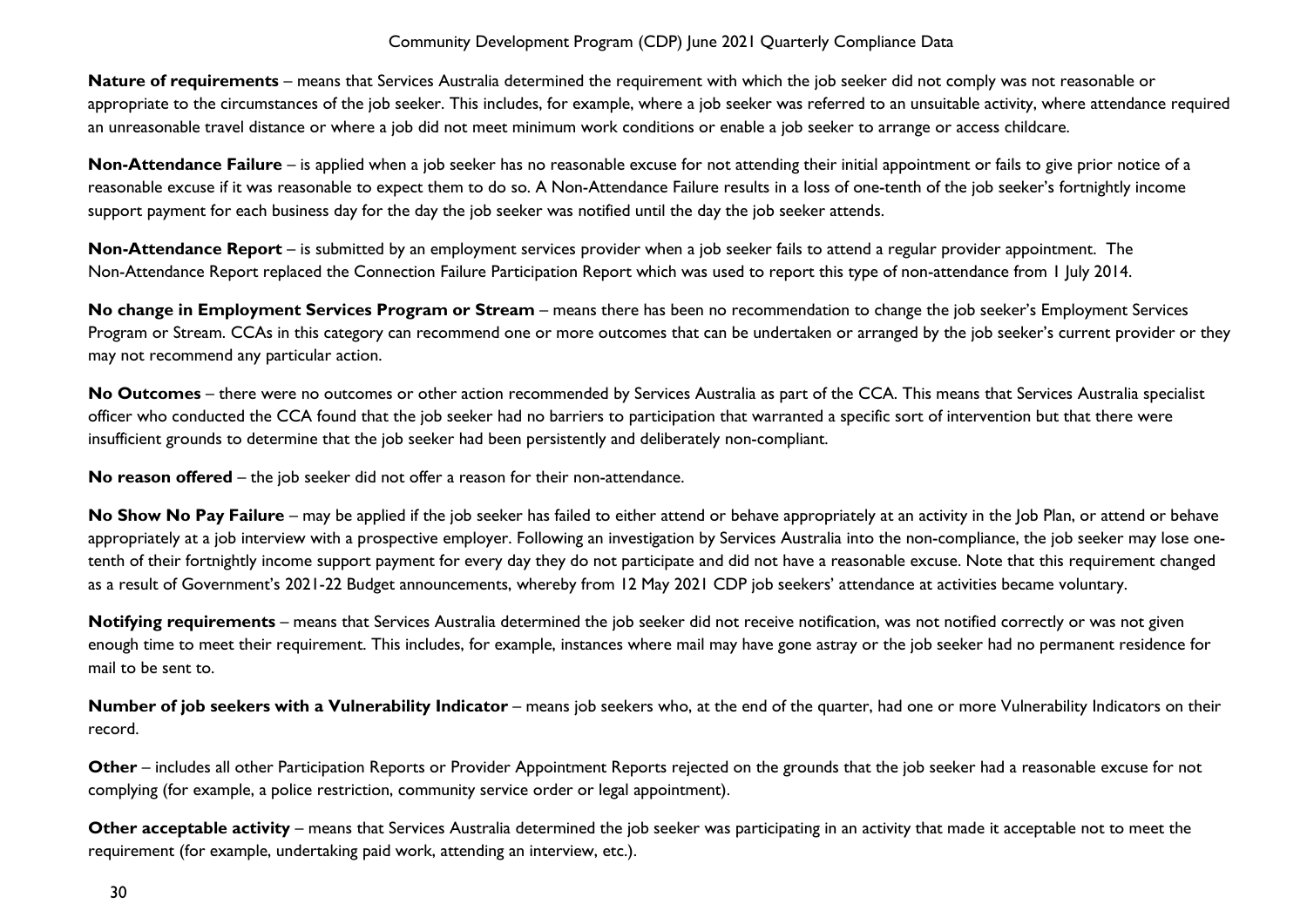**Other job seekers** – job seekers that do not currently have to use employment services because they have a 'Temporary exemption', 'Reduced work capacity' or are undertaking an 'Approved activity'. These job seekers can use employment services voluntarily, but are not required to do so.

**Other Outcomes** – includes any sort of recommended outcome that does not involve a change of Employment Services Program or Stream and can therefore be undertaken or arranged by the job seeker's current provider. These include suggested changes to the job seeker's Job Plan to include any vocational or nonvocational activities designed to help the job seeker to become more job-ready (e.g. a referral for housing assistance or literacy and numeracy training).

Personal crisis – means that Services Australia determined a personal crisis prevented the job seeker from complying with the requirement (for example, a bereavement of a family member).

Personal matter – the job seeker indicated that they had personal relationship issues, caring responsibilities, difficulties with accommodation or bereavement following the death of a friend, relative or pet. While such circumstances can impact on a job seeker's capacity to comply, Services Australia decision-maker found that they did not do so in these instances.

**Provider Appointment Report** – is submitted by providers when they want a job seeker's income support payment suspension to remain and to recommend to Services Australia that a financial penalty be applied.

**Reason not recorded** -- are failures that are not attendance-related. While the job seeker's reason for non-compliance must be considered before the failure can be applied, it is not recorded in a way which can be easily extracted for the purposes of this data.

**Reasonable excuse but no prior notice** - the job seeker had a reasonable excuse for not attending their appointment but failed to give prior notice of their inability to attend an appointment when it would have been reasonable to expect them to do so.

**Reconnection Failure** - may be applied as a result of a provider submitting a Provider Appointment Report (PAR) for non-attendance at a re-engagement appointment or if the provider reports to Services Australia that a job seeker fails to meet another reconnection requirement without a reasonable excuse. A Reconnection Failure results in loss of payment from the date of the failure until the day the job seeker meets a further reconnection requirement.

**Reduced work capacity** - job seekers with an assessed temporary or partial reduced work capacity of 0-14 hours a week do not have to be in employment services, and are able to fully satisfy their activity test requirements through a quarterly interview with Services Australia.

**Serious Failure** - may be applied for either refusing a suitable job offer, failing to commence in a suitable job (after having accepted it); or persistent and wilful noncompliance (can only be applied following a Comprehensive Compliance Assessment to ensure that the job seeker's behaviour is not the result of unidentified barriers to participation beyond their control).

**Submitting PRs/PARs** - means that Services Australia rejected the Participation Report or Provider Appointment Report on the grounds that it was not valid. This includes, for example, where the report was submitted for a period during which the job seeker had an exemption or was not receiving any payments; it was submitted for a requirement not contained in the Job Plan; or the report was filled out incorrectly containing the wrong code or date of incident.